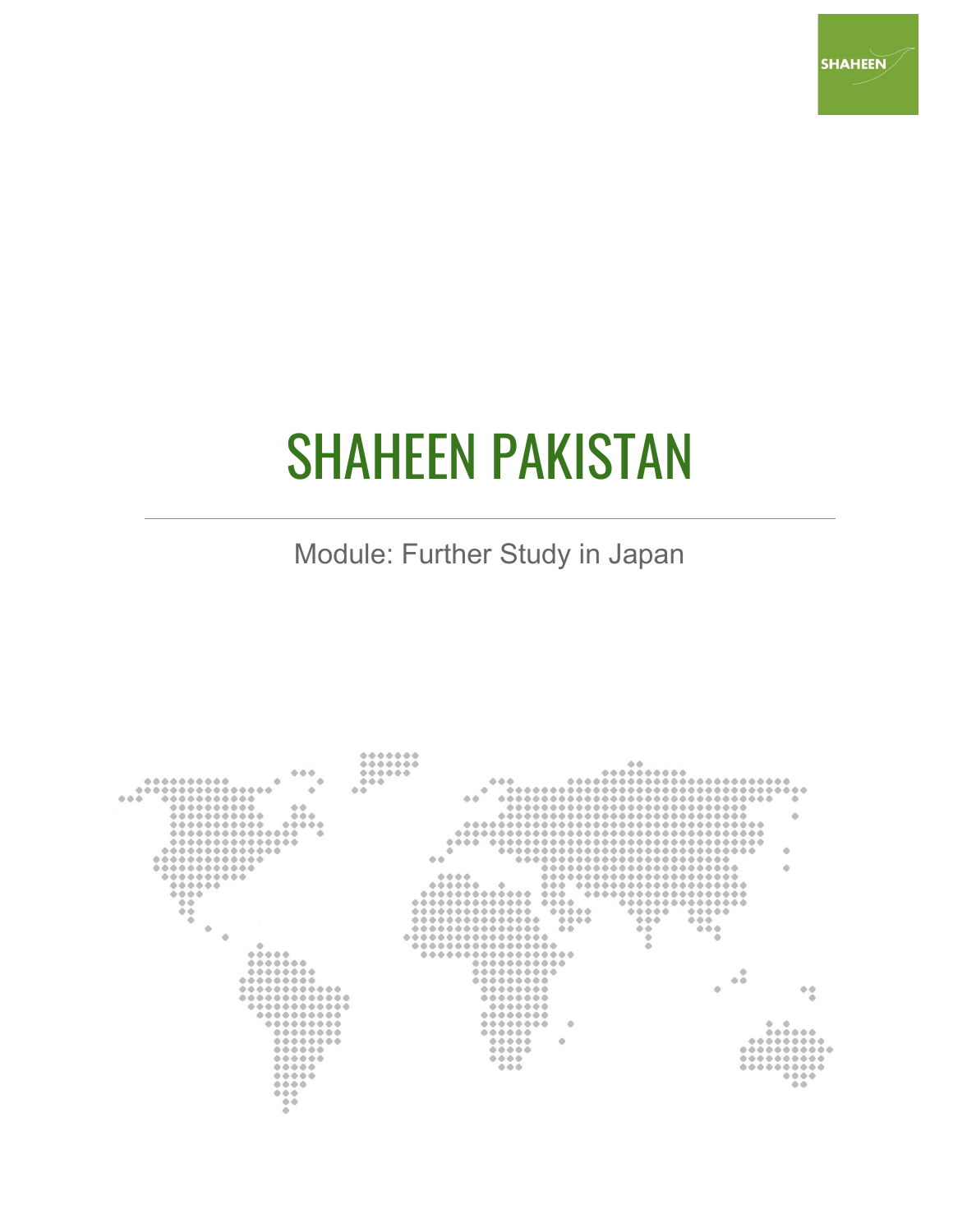| <b>GLOSSARY</b>                                                        | 4              |
|------------------------------------------------------------------------|----------------|
| <b>SECTION 1: INTRODUCTION</b>                                         | 5              |
| <b>GENERAL INFORMATION</b>                                             | 5              |
| MOTIVATION TO APPLY TO JAPAN                                           | 5              |
| Job Prospects                                                          | 6              |
| OVERVIEW OF THE EDUCATION SYSTEM                                       | $\overline{7}$ |
| <b>SECTION 2: UNDERGRADUATE STUDY</b>                                  | 9              |
| <b>TYPES OF DEGREES</b>                                                | 10             |
| EDUCATION SELECTION IN PAKISTAN                                        | 10             |
| <b>APPLYING</b>                                                        | 12             |
| <b>OVERVIEW</b>                                                        | 12             |
| <b>SECTION 3: POSTGRADUATE STUDY</b>                                   | 15             |
| <b>TYPES OF DEGREE/CERTIFICATIONS</b>                                  | 16             |
| HOW TO PREPARE FOR A POSTGRADUATE DEGREE                               | 16             |
| EDUCATION SELECTION IN PAKISTAN FOR MASTER'S                           | 16             |
| EDUCATION SELECTION IN PAKISTAN FOR PHDs                               | 17             |
| <b>OVERVIEW</b>                                                        | 18             |
| <b>FEES, FUNDING AND SCHOLARSHIP</b>                                   | 20             |
| <b>FEES</b>                                                            | 20             |
| <b>BUDGETING</b>                                                       | 21             |
| <b>SCHOLARSHIPS AND GRANTS</b>                                         | 22             |
| Scholarships by Local Governments and Local International Associations | 22             |
| <b>SECTION 4: GENERAL INFORMATION</b>                                  | 23             |
| (Applicable to all Applicants)                                         | 23             |
| <b>APPLYING FOR A VISA</b>                                             | 24             |
| DO YOU NEED A VISA                                                     | 24             |
| WHEN SHOULD YOU APPLY                                                  | 24             |
| <b>HOW MUCH DOES IT COST</b>                                           | 24             |
| HOW LONG CAN YOU STAY IN JAPAN                                         | 24             |
| <b>APPLYING</b>                                                        | 24             |
| <b>OTHER INFORMATION</b>                                               | 25             |
| <b>ACCOMMODATION</b>                                                   | 26             |
| <b>GENERAL OPTIONS</b>                                                 | 26             |
| PRIVATE HOUSING                                                        | 27             |
| Finding an Apartment                                                   | 27             |
| Options                                                                | 27             |
| Regions in Japan ranked according to cost of living                    | 28             |
| <b>CONTRIBUTORS</b>                                                    | 29             |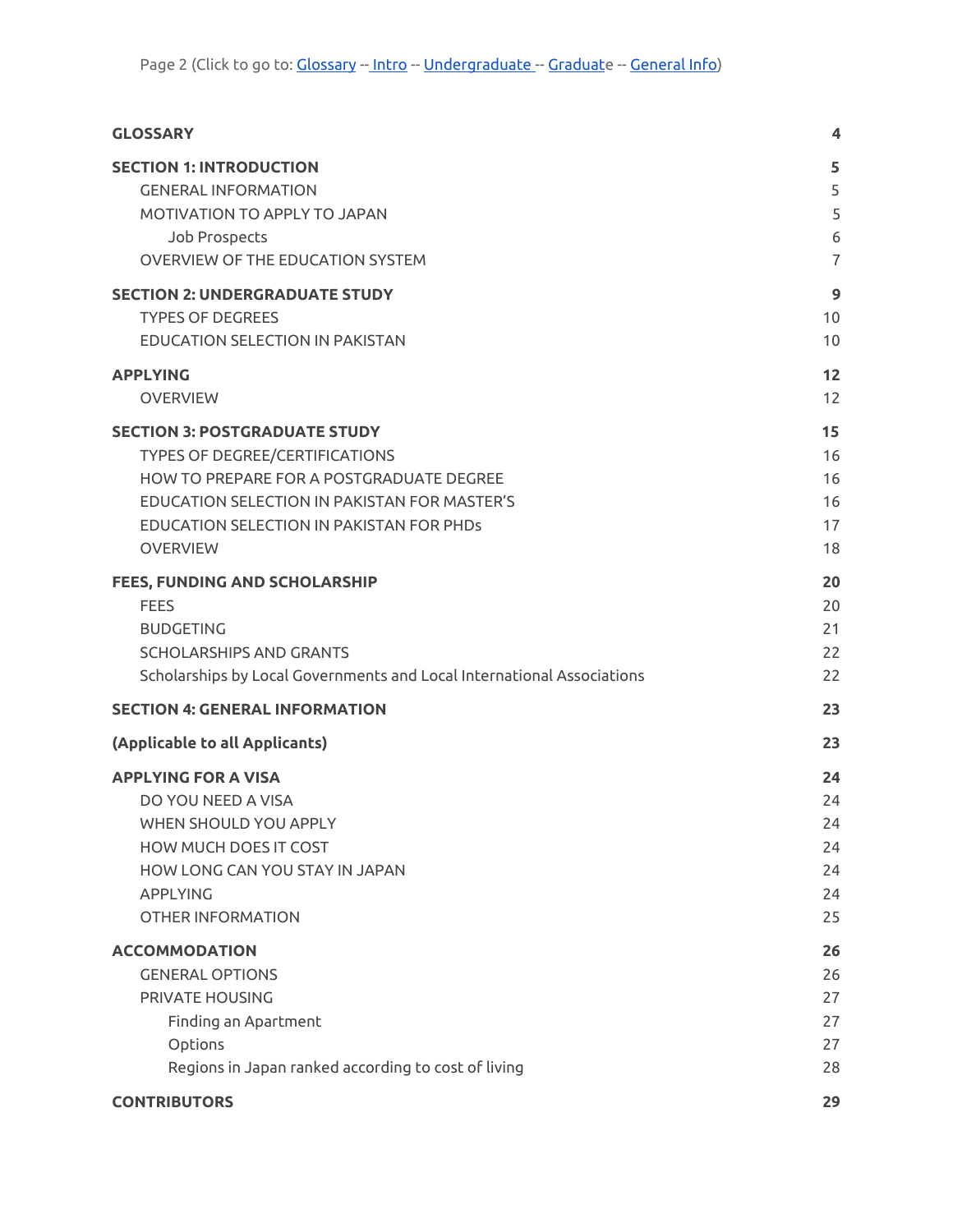# **GLOSSARY**

<span id="page-2-0"></span>**COE (Certificate of Eligibility):** Certificate that will be provided by your university after you receive admission (it can help expedite visa processes) **Zairyu Card:** Residence Card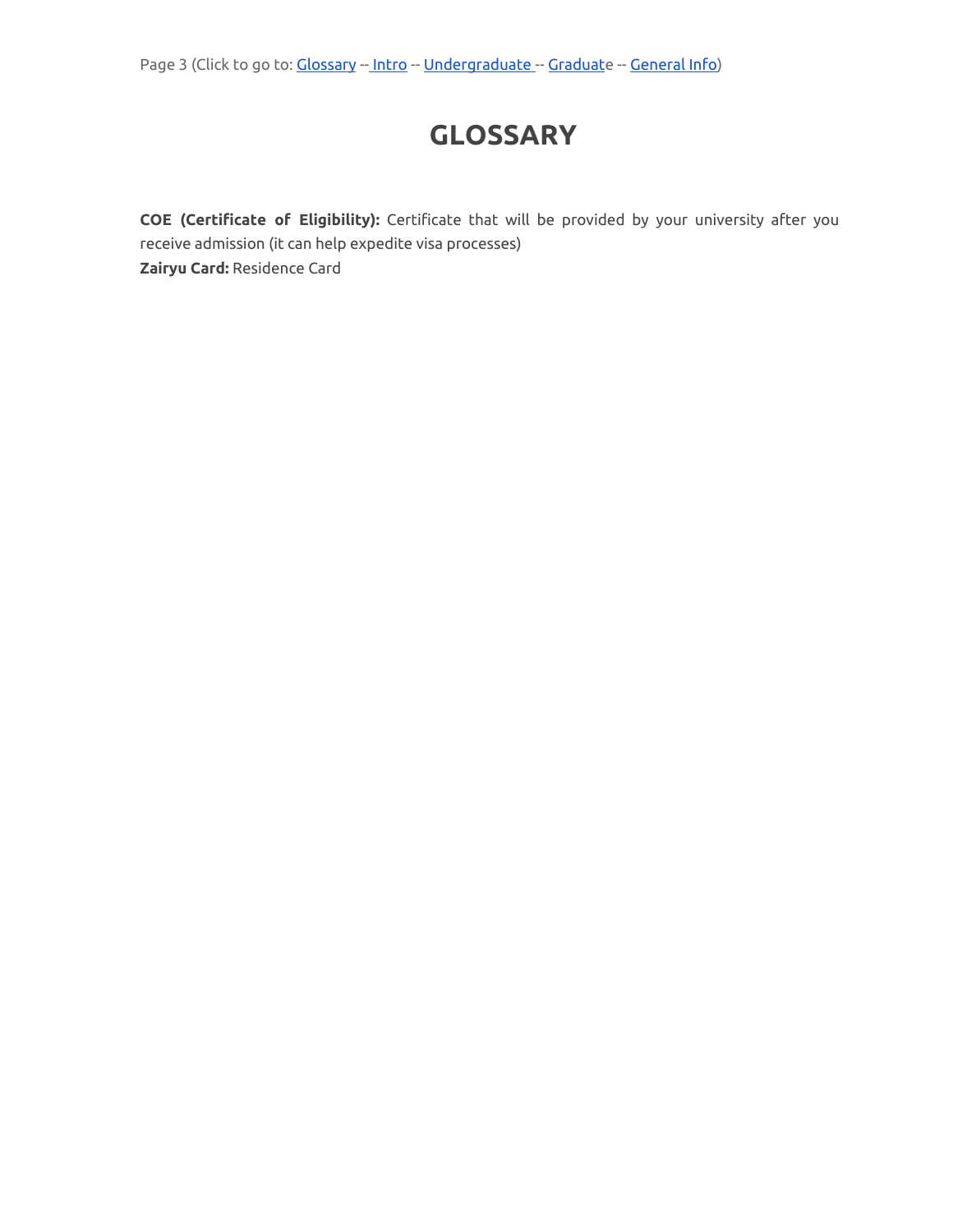# **SECTION 1: INTRODUCTION**

### <span id="page-3-1"></span><span id="page-3-0"></span>**GENERAL INFORMATION**

Japan is one of the largest economies in the world. Though 99% of the population speaks Japanese, English is taught widely. The government of Japan took an initiative to increase the number of English-taught programs, referred to as "English programs", to attract more international students to [Japan](https://www.japantimes.co.jp/news/2018/10/22/national/government-aims-300000-international-students/#.XBIV5NszbIU). More information on such initiatives can be viewed on this article written by The Japan Times and by Australian Education [International.](https://internationaleducation.gov.au/International-network/japan/countryoverview/Documents/2012%20Report%20-%20Internationalisation%20of%20Japanese%20Universities.pdf) The government has set a target of 300,000 [international](https://www.studyjapan.go.jp/en/toj/toj09e.html) [students](https://www.studyjapan.go.jp/en/toj/toj09e.html) studying in Japan, by 2020, and so your chances of acceptance into relevant programs **may** be improved. For statistics on the number of international students attending educational institutes in Japan, including divisions based on type of degree and program, are available [here](http://www.g-studyinjapan.jasso.go.jp/en/modules/pico/index.php?content_id=25) or [here.](https://www.jasso.go.jp/en/about/statistics/intl_student/index.html)

As compared to the UK, US and Canada, Japan has lower tuition fees and living costs, however, it also has a highly competitive admission process. The section below outlines the various motivations behind studying in Japan.

# <span id="page-3-2"></span>**MOTIVATION TO APPLY TO JAPAN**

*Note: sites that promote Japan as a destination for international students highlight the following, and may* not be fully accurate. . It is recommended that you try to verify this information yourself as well.

Japan is usually on the rise in terms of scientific and technological advancements. It is particularly famous for Computer Engineering, and so students interested in this field should definitely consider Japan as a location for further study. Additionally, Japan has a rich culture and history; the social environment is a mix of traditional background and modern technology, making it a very unique society. Moreover, Japan is considered to be one of the safest and most peaceful countries in the world, ranking high in standards of living. It has a great transport system, a clean environment, and a variety of festivals throughout the year. Japan also has low crime rates, thus making it a safe and attractive destination for further study.

### **Is learning Japanese mandatory for admission?**

There are many universities offering English-taught programs, so learning Japanese is not compulsory. However, living in Japan may be difficult without any knowledge of Japanese, and additionally, there are some degrees that have **no** English-taught programs. So to properly experience Japan and fit in the country, or to take the degrees mentioned above, knowledge of Japanese is recommended.

Universities may offer introductory Japanese language courses, designed for international students, if you wish to improve your proficiency in the language. Note though that such courses often do not add to your university credits and have additional course fees.

You can also go through page 22 of this [link](https://www.jasso.go.jp/en/study_j/__icsFiles/afieldfile/2019/05/16/sgtj_2019_e.pdf) to find out more about Japanese learning institutes.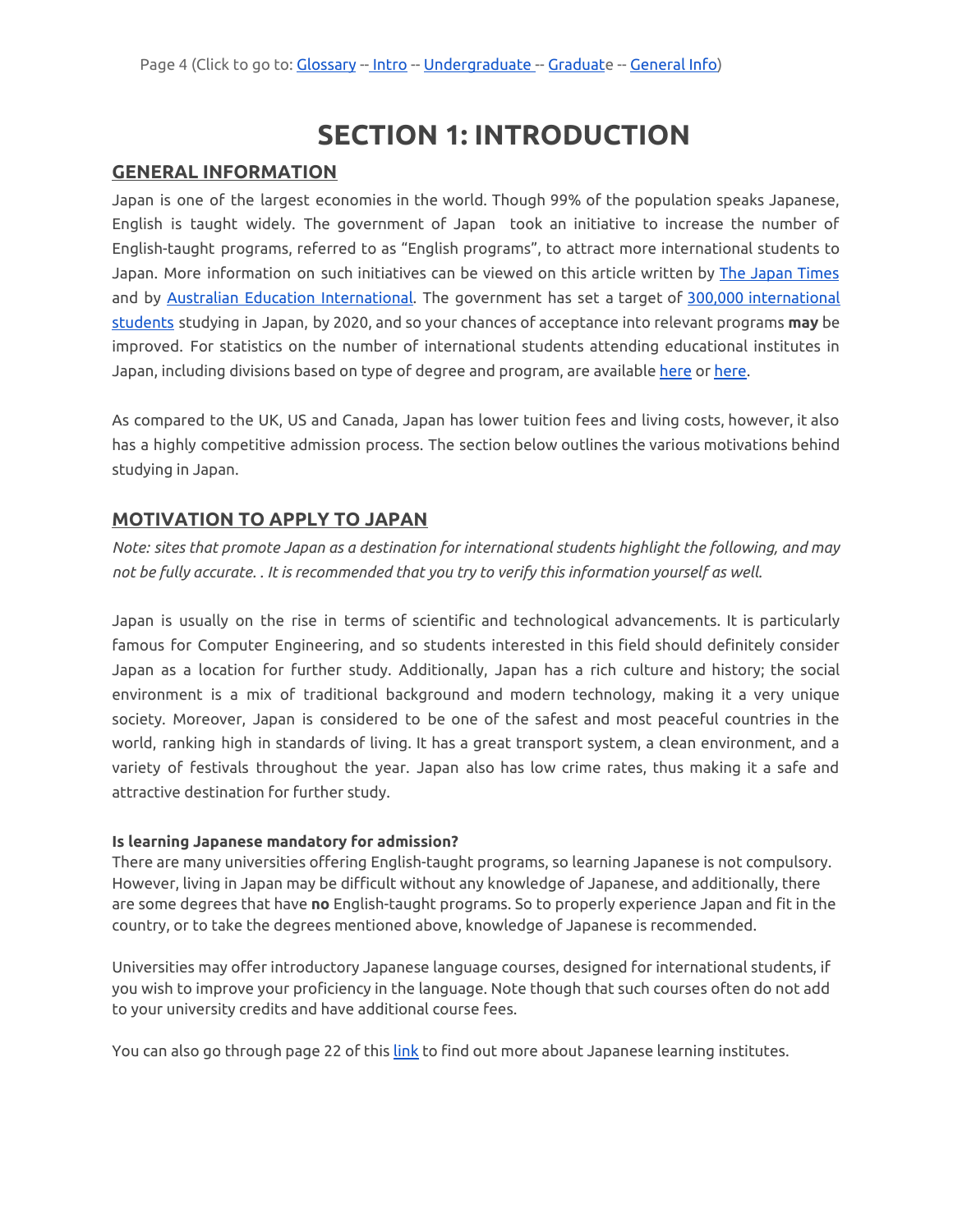### **Working while studying**

In order to work part-time, students must apply for approval before working. Generally, 28 hours per week are allowed (which is extended to 8 hours a day during vacations), however, there are certain restrictions on the work that you are allowed to do (for example, working in bars or in the gaming arcades is prohibited).

The following resources are useful when considering part-time work:

- [Part-time](http://www.g-studyinjapan.jasso.go.jp/en/modules/pico/index.php?content_id=30) Work
- Finding [Part-time](https://www.studyjapan.go.jp/en/inj/inj03e.html) Work

### <span id="page-4-0"></span>**Job Prospects**

According to [University](http://www.universityworldnews.com/article.php?story=20170316184126205) World News, the Japanese government wants international students to stay in Japan and work after finishing their degrees. Such incentives include helping students find jobs post-graduation, offering subsidized company internships, improving the pace of work permit/visa processing and more. According to the Japan [Revitalizing](http://www.meti.go.jp/english/report/data/wp2017/pdf/3-4-3.pdf) Strategy Decision, in 2016 30% of international students were employed (70% were not -- so employability for international students is not very high). The government aims to improve the employment rate to 50% by 2020. It is important to note however, that such policies and initiatives are directed towards very competent students.

Despite the efforts of the government, the major hurdle for international students is proficiency in the Japanese language. While many companies are enthusiastic about hiring international students, they expect their knowledge of the Japanese language to be at the same level as natives, which is rarely the case. Koji Yoshida (from the **[Employment](http://www.jpss.jp/en/life/job/9/) Service Center for Foreigners**) argues that:

"All this contributes to foreign graduates, who find work through us, having to be resigned to jobs in IT sectors or as interpreters in duty free zones like international airports. They are disappointed," (reported by [University](http://www.universityworldnews.com/article.php?story=20170316184126205) World News)

Hence, if you plan to work in Japan, proficiency in the Japanese language is not only an asset, but also in most cases a requirement.

Otherwise, employment is based on what the companies are looking for; these requirements can vary. For example, companies tend to hire international students for their knowledge or language skills of the country they belong to, because it is related to some overseas project or development. Highly competent graduates are attractive employees for companies, despite their nationality, however, in such cases language barriers alongside other hurdles may not guarantee employment. It is thus important to research into the background and goals of various industries or companies when applying, to understand their needs and apply efficiently.

For more information, check out the following sources:

● Finding Employment of [International](https://www.doshisha.ac.jp/en/student_life/support/employment.html) Students, a guide by Doshisha University.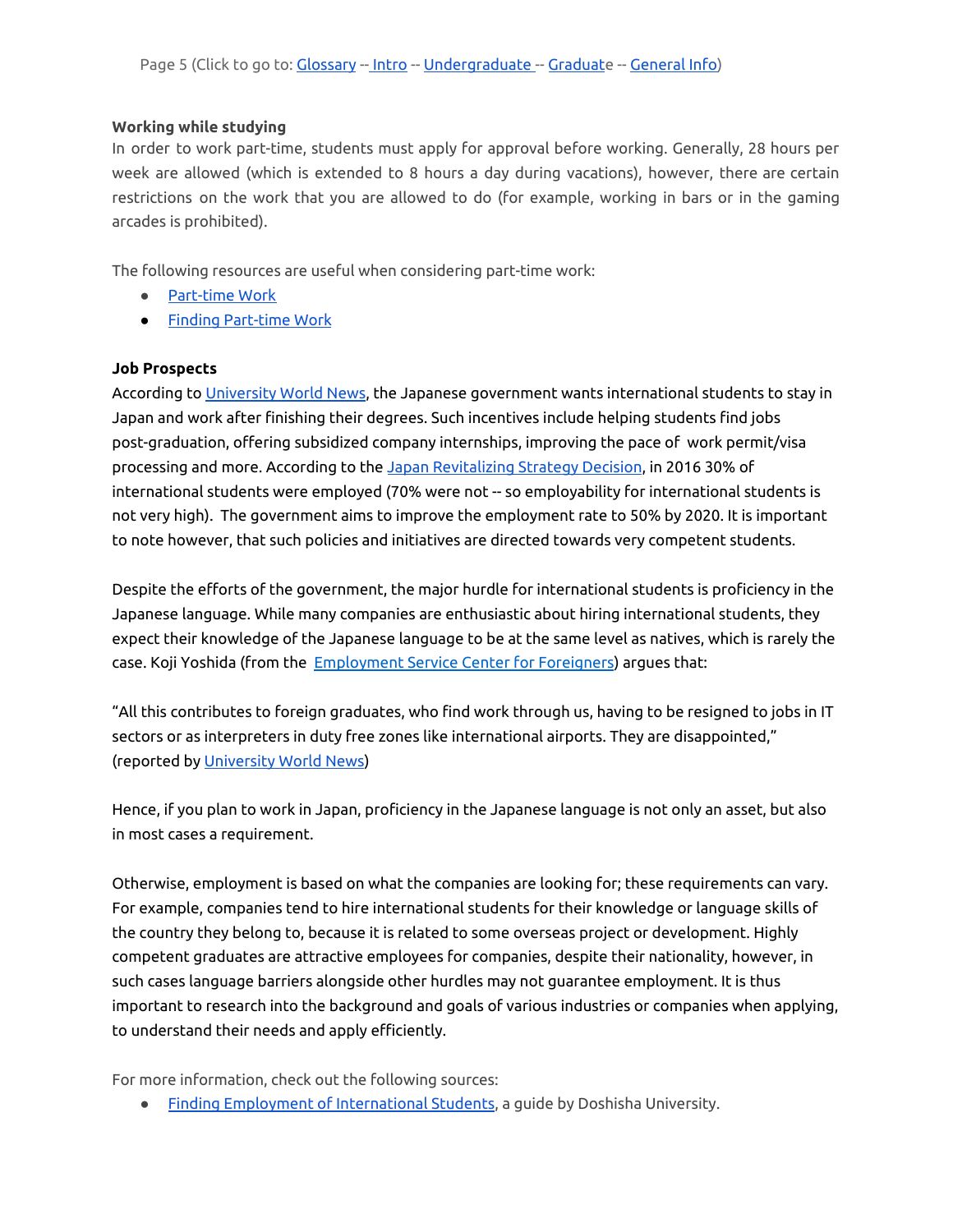- [International](https://www.japantimes.co.jp/news/2015/06/10/national/international-students-face-job-hunting-hurdles-japan/#.XBJgtdszbIX) Students Face Job Hunting Hurdles, The Japan Times.
- Job Hunting Guide for [International](http://www.g-studyinjapan.jasso.go.jp/en/modules/pico/index.php?content_id=48) Students, JASSO.

### **Working in Japan after graduation**

Graduates can work in Japan after graduation, as long as they apply for and get a work or [long-term](https://www.mofa.go.jp/j_info/visit/visa/long/index.html) [stay](https://www.mofa.go.jp/j_info/visit/visa/long/index.html) visa. As shown in the link, there are different visas for different types of workers and professions. For details on the processes for each profession, click the relevant links within the web-page. Otherwise, a general procedure when applying is outlined [here](https://www.mofa.go.jp/j_info/visit/visa/process/long.html).

| If you find and secure a<br>job before graduating                                         | Your status of residence needs to be changed from "Student" to the<br>status of the work permit, for example "Engineer". This is done by<br>applying for the relevant visas, after securing the job.                                                                                                                                                                           |
|-------------------------------------------------------------------------------------------|--------------------------------------------------------------------------------------------------------------------------------------------------------------------------------------------------------------------------------------------------------------------------------------------------------------------------------------------------------------------------------|
| If you do not find and<br>secure a job before<br>graduation, and wish to<br>work in Japan | Your status of residence needs to be changed from "Student" to the<br>status of "Designated Activities". By doing so, you will be allowed to<br>look for jobs in Japan for a maximum of one year, post-graduation.<br>Generally the status of residence for "Designated Activities" is for 6<br>months, and it can only be extended once (thus making a maximum of<br>1 year). |

Job finding processes are mostly the same for international and Japanese students; you must research and then contact shortlisted companies for employment opportunities. Most companies have recruitment drives during their application season, students should be aware of those. Find out about such seasons through your university.

Information on job-hunting processes, in addition to the resources mentioned above, include:

- Working after [Graduation](https://www.studyjapan.go.jp/en/inj/inj04e.html)
- [Employment](http://www.g-studyinjapan.jasso.go.jp/en/modules/pico/index.php?content_id=36) and Internships

### <span id="page-5-0"></span>**OVERVIEW OF THE EDUCATION SYSTEM**

The following table provides a short overview of the education system in Japan compared to the education system in Pakistan. O-Levels and SSC are equivalent to Junior High School in Japan. A-Levels and FSC are equivalent to Senior High School. Some students in Japan may choose to go to technology colleges or specialist technology colleges after completing their Junior High School. The duration of study at these institutions is usually 5+ years. Following 18 years, students enrol in Higher Education Institutions.

|               | <b>Japan</b>       | <b>Pakistan</b> |
|---------------|--------------------|-----------------|
| $12-15$ years | Junior High School | O-Levels or SSC |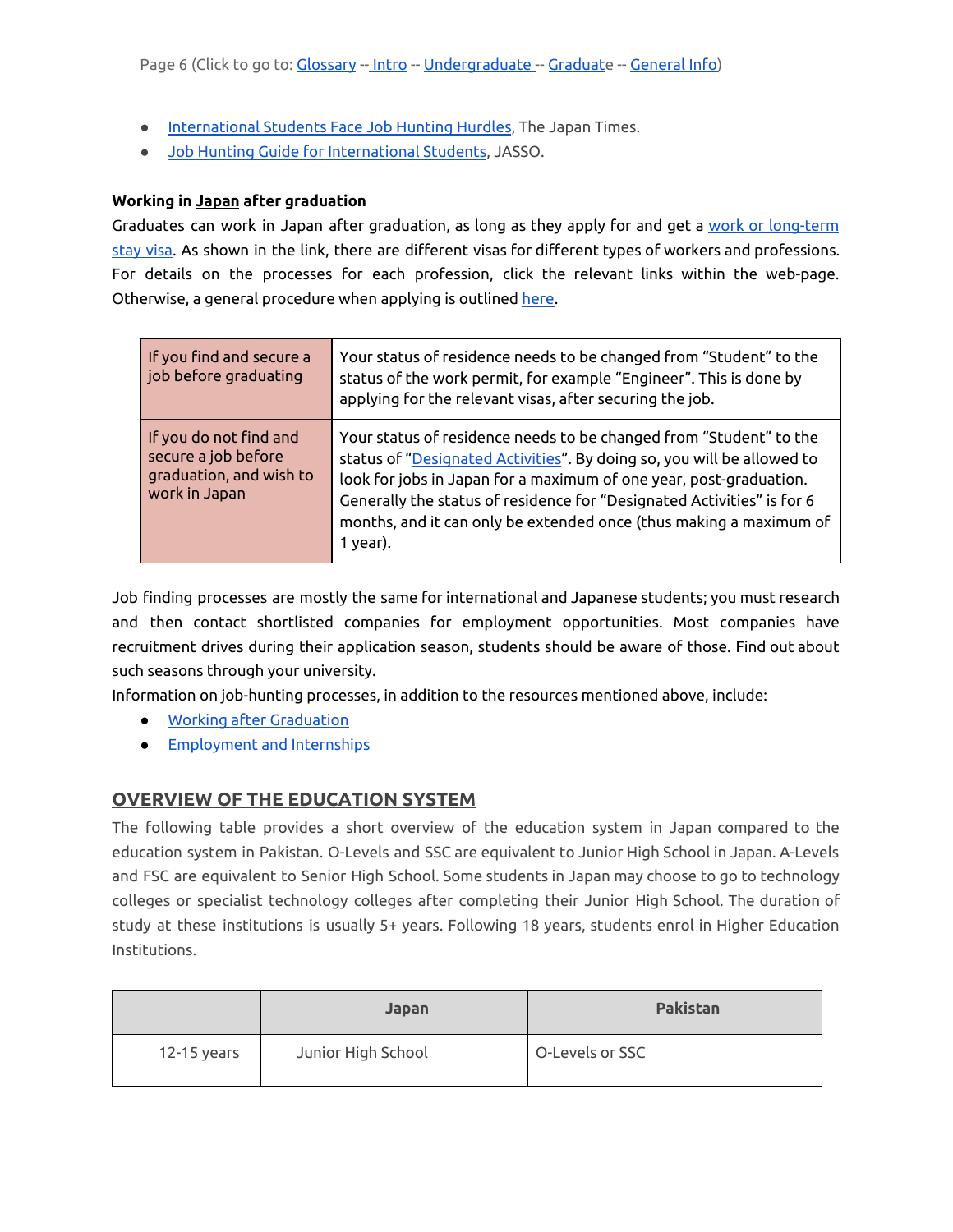| $15+vears$ | Senior High School or Technology<br>College (typically 5 years in length) | A-levels or HSSC |
|------------|---------------------------------------------------------------------------|------------------|
| 18+ years  | Higher Education                                                          |                  |

### **Higher Education Institutions in Japan**

(information for this section has been taken from [StudyJapan](https://www.studyjapan.go.jp/en/toj/toj0201e.html))

International students can enroll in one of the five different types of institutes of higher education in Japan: universities (for undergraduate courses), graduate schools, junior colleges, professional training colleges (for post-secondary courses) and colleges of technology. There are also some Japanese language schools that are available for those who want to learn Japanase in Japan.

**Universities:** Japan has national, public and private universities for undergraduate courses.

**Graduate Schools:** These offer Master's and Doctorate programs.

**Junior Colleges:** These offer vocational courses at the end of which you are given a Diploma or an Associate Degree.

**Special Training College:** These offer advanced vocational courses. Students graduating for these courses receive a diploma.

**Colleges of Technology:** These offer 5-year courses to junior-high school graduates (O-Levels equivalent) in areas like engineering, merchant shipping etc.

For more information on the different types of institutes, please visit this [website](https://www.studyjapan.go.jp/en/toj/toj0201e.html).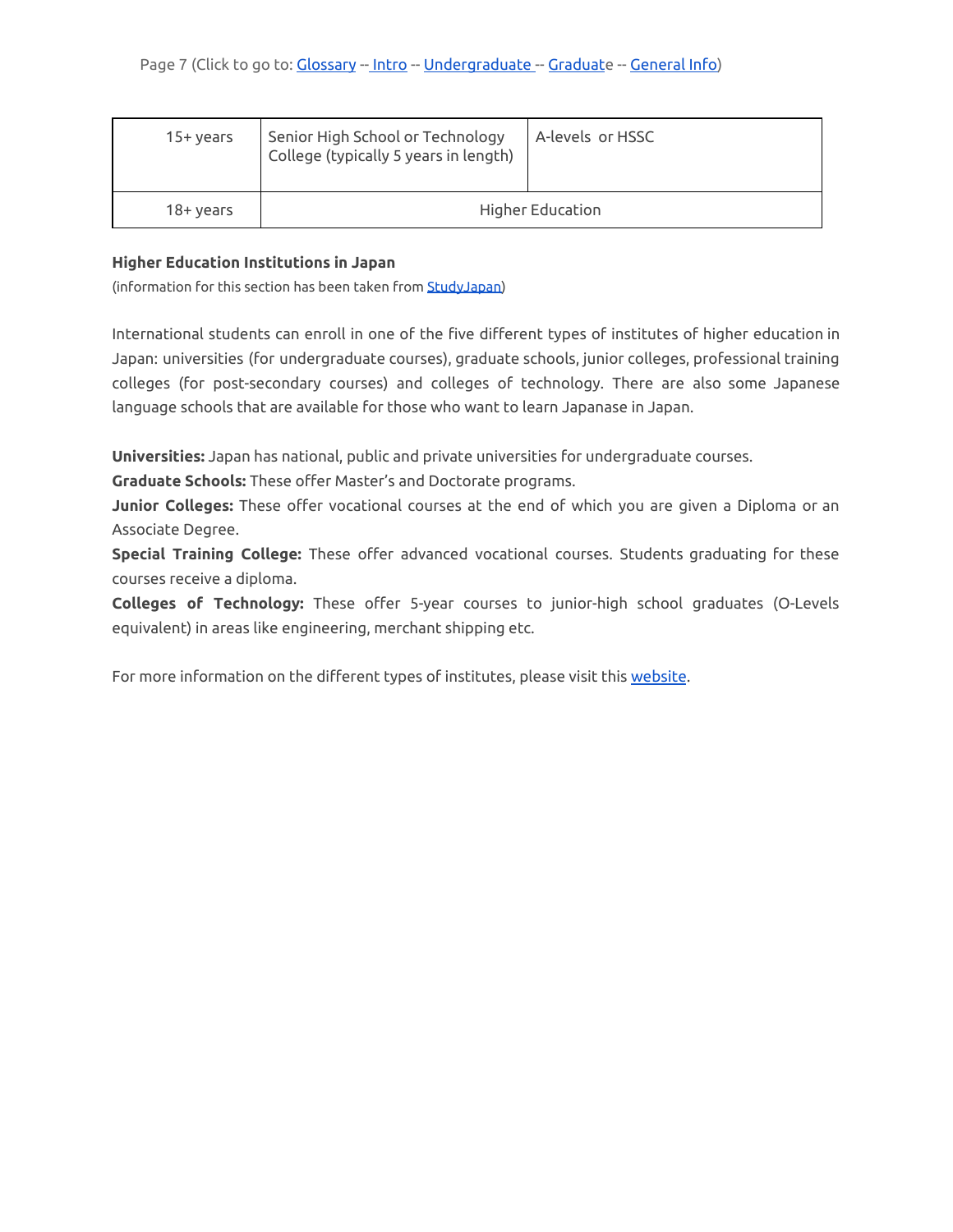Page 8 (Click to go to: [Glossary](#page-2-0) -- [Intro](#page-3-0) -- [Undergraduate](#page-7-0) -- [Graduat](#page-13-0)e -- [General](#page-21-0) Info)

# <span id="page-7-0"></span>**SECTION 2: UNDERGRADUATE STUDY**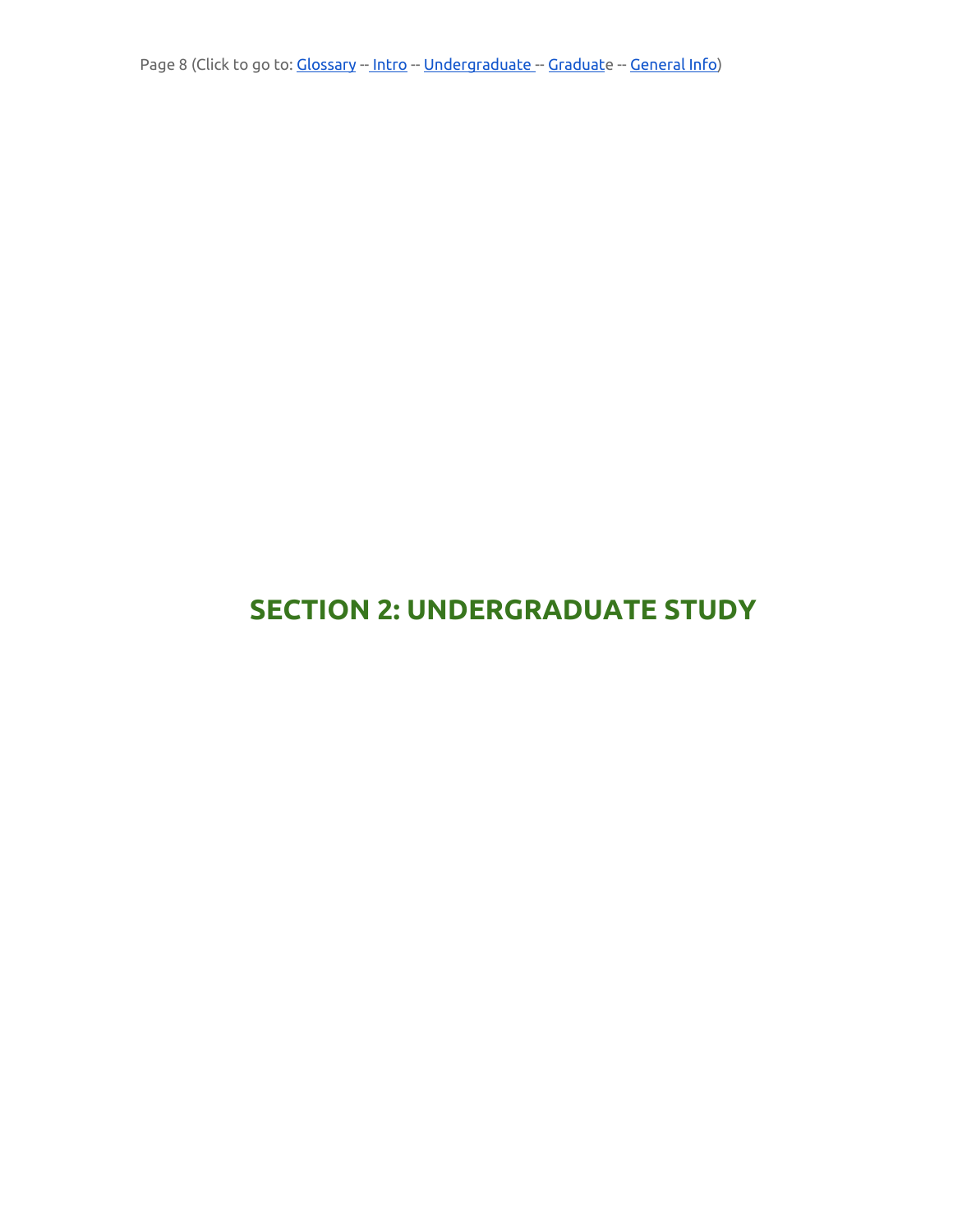# <span id="page-8-0"></span>**TYPES OF DEGREES**

| <b>Types of Degrees</b>         |                                                                                 | <b>Duration</b><br>(Full time programs)                          |
|---------------------------------|---------------------------------------------------------------------------------|------------------------------------------------------------------|
| <b>Bachelor's Degree</b>        | Medicine, Dentistry, Veterinary<br>Sciences and six-year courses<br>of Pharmacy | 6 years                                                          |
|                                 | All other fields (including<br>four-year course of Pharmacy)                    | 4 years                                                          |
| Junior College Associate Degree |                                                                                 | 2-3 years                                                        |
| Colleges of Technology Degree   |                                                                                 | 5 years (eligible to<br>apply for this after<br>O-Levels/Matric) |
|                                 | Regular Diploma                                                                 | 2 or more years                                                  |
| <b>Diplomas</b>                 | Advanced Diploma                                                                | 4 or more years                                                  |

Bachelor's degrees are conferred when a student has finished their undergraduate degree, from an undergraduate university. Associate degrees, on the other hand, are conferred by Junior Colleges and Colleges of Technology and are considered to be vocational in nature. You can apply to a college of technology after completing your O-Levels/Matric (or their equivalent), whereas you can apply to Junior Colleges and Universities after completing secondary school. For more information on the different types of institutions and degrees/diplomas conferred, you can go through this [link.](https://www.studyjapan.go.jp/en/toj/toj0201e.html) A regular diploma will require 2 or more years of study (1700 hours or more) whereas an advanced diploma will require 4 or more years of study (3400 hours or more). If you obtain a regular diploma, you can **transfer** to a university. If you obtain an advanced an advanced diploma, you are qualified to **enter** a graduate school.

# <span id="page-8-1"></span>**EDUCATION SELECTION IN PAKISTAN**

In order to apply for undergraduate programs in Japan, students must satisfy **one of the following** eligibility criteria:

- 1. **Have 11-12 years of education:** you should have completed 12 years of education (the requirement is the same if you are applying to a Junior College or to a Professional Training College).
- 2. **Have 10-11years of education:** If you have completed elementary and secondary education within 10 or 11 years, then you will be required to do **one** of the following:
	- i. Take additional years of schooling to fill in the gap. This can be at a university or any other higher education institute in your home country, and can include **preparatory program** at such universities.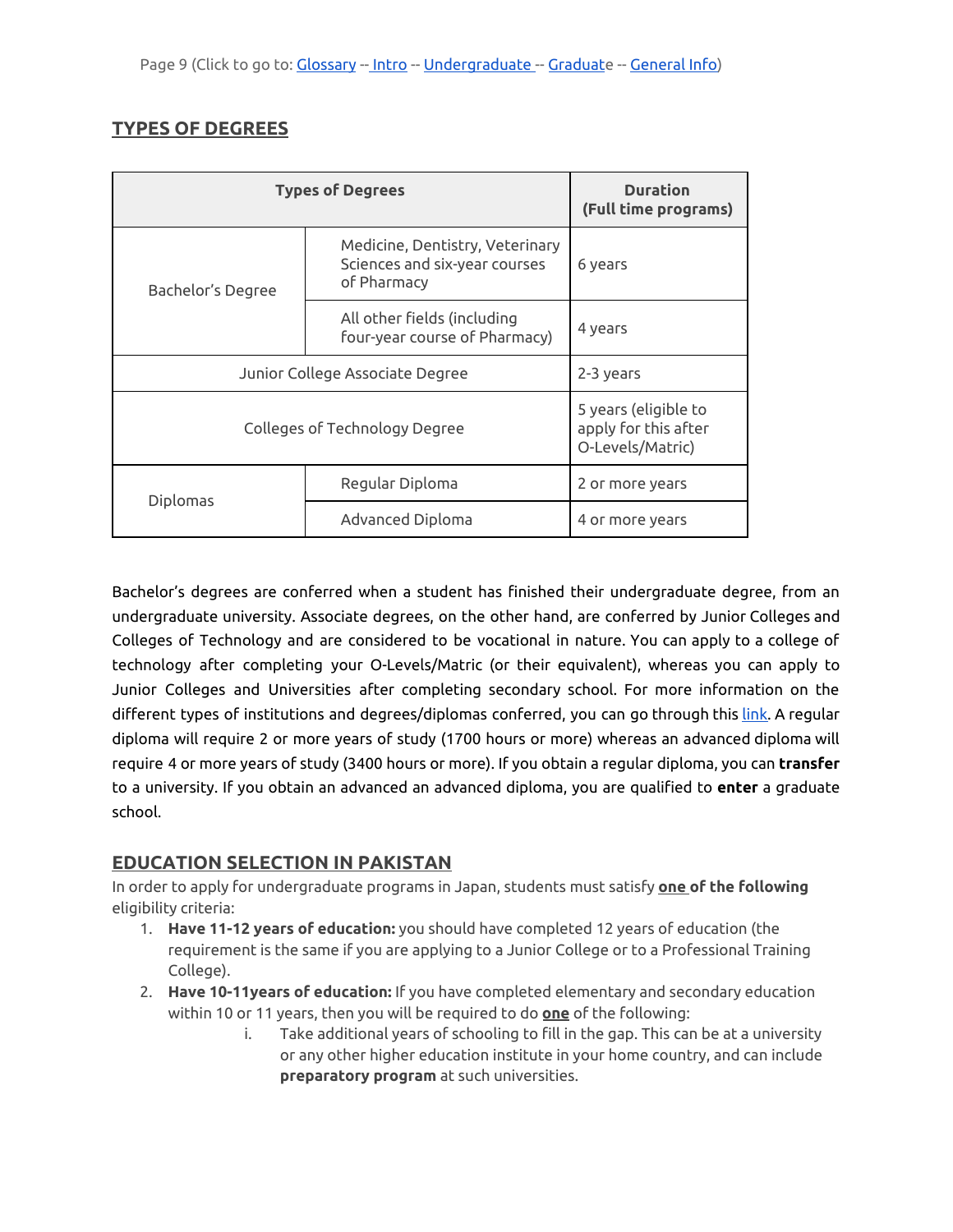- ii. Take **preparatory courses,** authorized by the Minister of Education, Culture, Sports, Science and Technology of Japan (List of [authorized](https://www.jasso.go.jp/en/study_j/search/__icsFiles/afieldfile/2018/02/16/junbi_20180209_1.xlsx) courses).
- 3. Be of 18 years of age or older, and have **passed an academic qualification examination,** considered equivalent to the completion of 12 years of school education in countries other than Japan.
- 4. Hold an **IB qualification or an appropriate number of GCE A level courses**, as per university requirements.

It is important to note that requirements (whether it be within this section or later sections) vary according to university, and so the information should be taken for guideline purposes. It is important to consult the university websites or contact admission representatives to find out details about specific university requirements.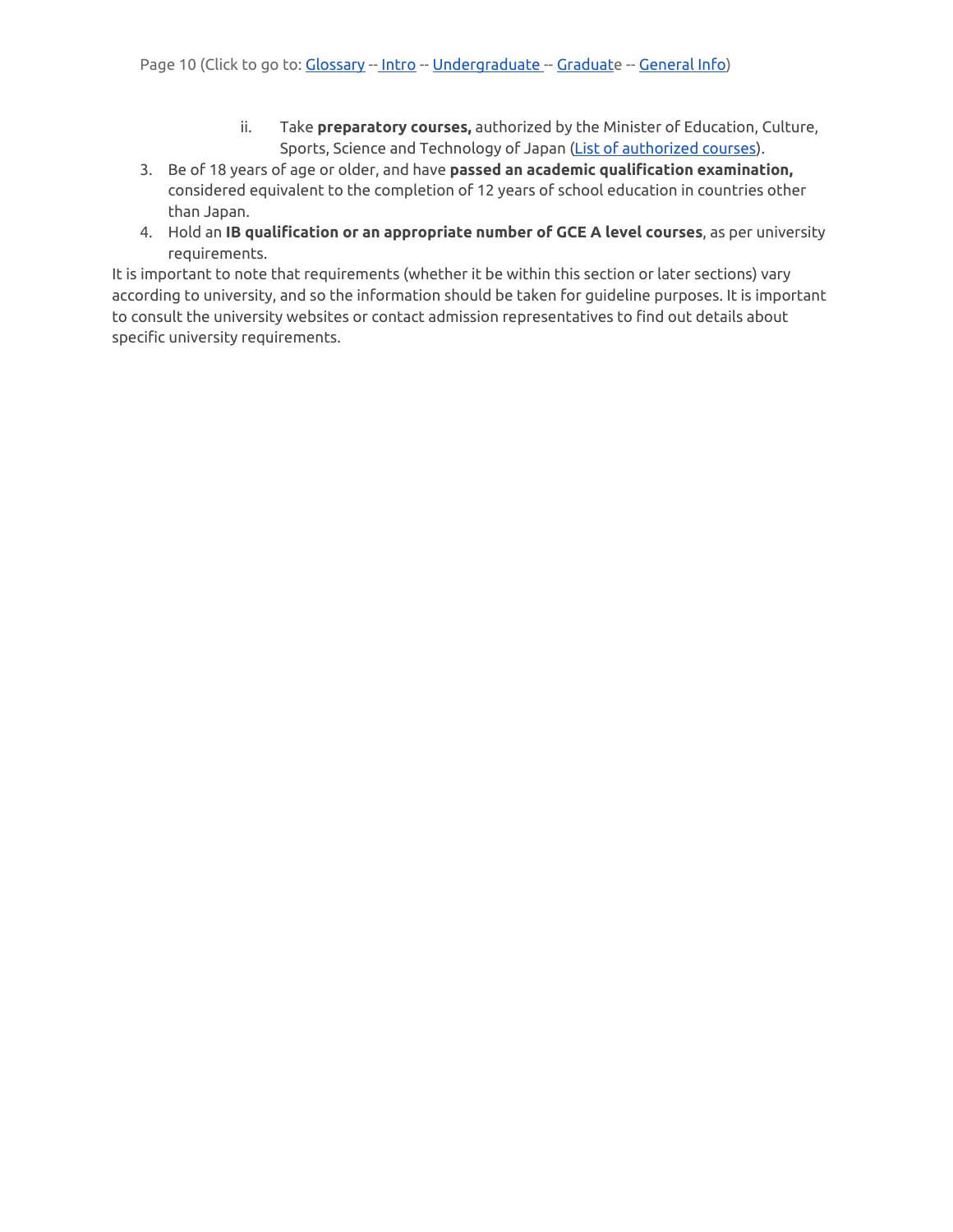# **APPLYING**

# <span id="page-10-1"></span><span id="page-10-0"></span>**OVERVIEW**

There are a number of public, private and national universities in Japan, each with competitive admission processes.

If you are an eligible student for study in Japan, the next step is comparing, researching and shortlisting programs for study. Evaluation should be based on:

- The content of courses, research opportunities and strength of faculty
- Suitability of the program for you, based on your language background (if you have no knowledge of Japanese, then focus on programs taught fully in English)
- Admission examinations the universities require
- The number of international students accepted previously in that university, prospects of scholarships for international students and general support offered, in terms of career advice etc.
- Alongside other general factors such as location, tuition fees, accommodation etc.

The following resources are useful when searching for universities:

- Search for [Schools](https://www.jasso.go.jp/en/study_j/search/daigakukensaku.html) (Undergraduate)
- Japan Study [Support](https://www.jpss.jp/en/)
- UNIV. IN [JAPAN](https://univinjapan.com/undergrad.html) (For English-taught programs)

### **Application Components**

Application components vary according to university and program. The following are the general application components usually required:

- 1. The application form provided by the university
- 2. Certificate of upper-secondary school graduation
- 3. Upper Secondary School Transcript
- 4. Letters of Recommendation
- 5. Certificate of proficiency in Japanese or English

All documentation is usually required to be translated into English or Japanese.

It is recommended that you visit your prospective university website to find out what the exact requirements are.

### **Entrance Exam**

Another common part of applying to Japanese universities is the **Entrance Exam**. This is usually a requirement for both local and international students, and consists of some of the following components. The detailed methods vary depending on the school, so it is best that you check the school application guidebook for more information.

*(Note that this information was taken from The Study Guide for [International](https://www.jasso.go.jp/en/study_j/__icsFiles/afieldfile/2018/06/28/sgtj_2018_e.pdf) Students)*

1. Document screening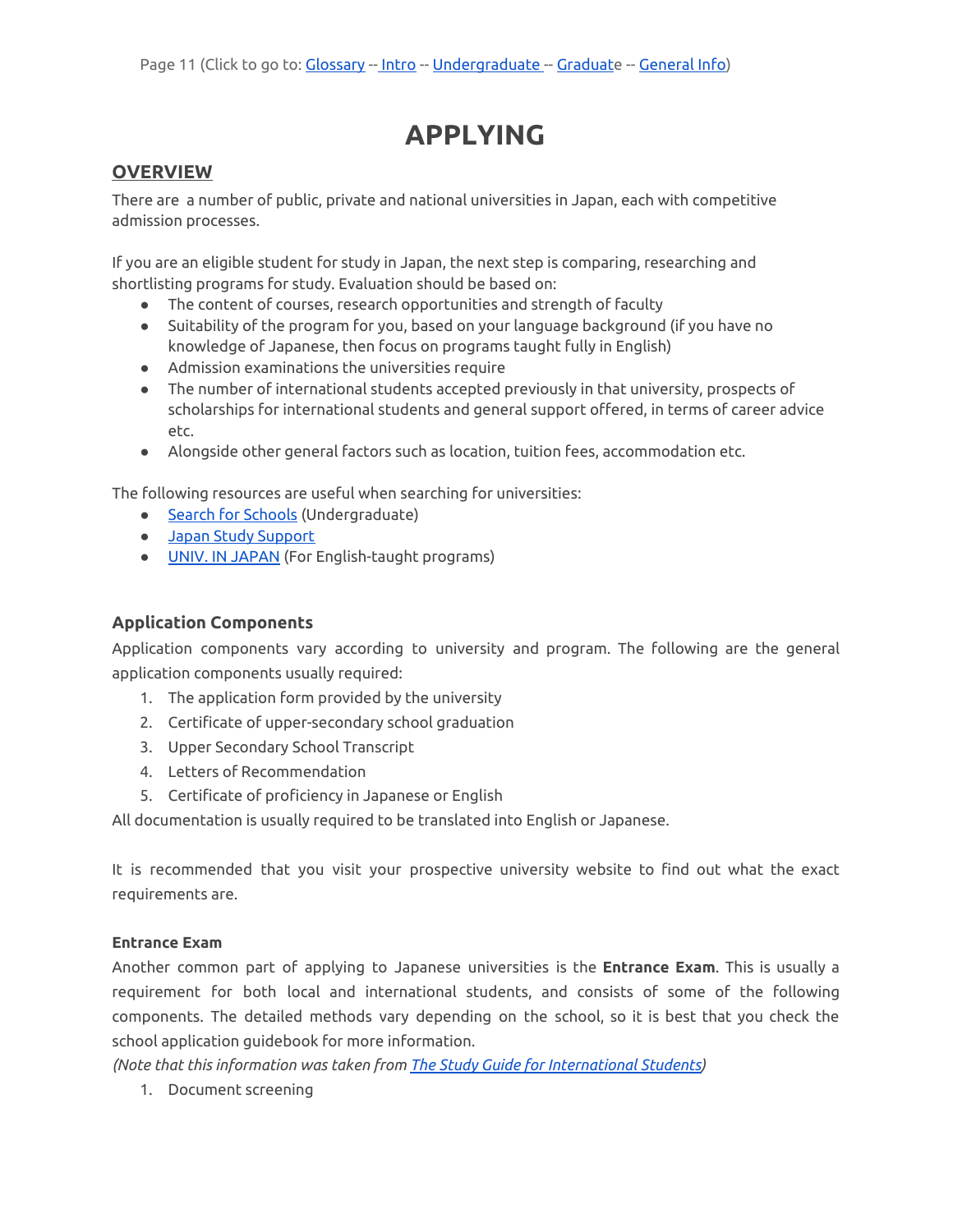- 2. Test of academic ability
- 3. Interview
- 4. Short essay
- 5. Other competence and aptitude tests
- 6. Examination for Japanese University Admission for International Students (EJU) this test check your proficiency in Japanese **and** basic academic skills
- 7. Japanese-Language Proficiency Test (JLPT) -- this is a test to check your proficiency in Japanse
- 8. National Center Test

### **Examination for Japanese University Admission for International Students (EJU)**

The purpose of this exam is to see whether international students qualify for undergraduate studies, or similar higher education degrees, in Japan. It tests student's Japanese language skills alongside their basic academic abilities, based on what that particular institution requires. Most universities (especially national universities) require students to take the EJU. In some cases, this requirement may vary depending on the department within the university. [This](https://www.jasso.go.jp/en/eju/examinee/use/index.html) list is of all schools that require students to take the EJU. The EJU is administered by the Japanese Student Services Organization ([JASSO\)](https://www.jasso.go.jp/en/).

The first session of EJU examination begins in June, and the second session begins in November. The exam takes place either in Japan or in the following countries: India (New Delhi), Indonesia (Jakarta, Surabaya), South Korea (Seoul, Busan), Sri Lanka (Colombo), Singapore, Thailand (Bangkok), Taiwan (Taipei), Philippines (Manila), Vietnam (Hanoi, Ho Chi Minh City), Hong Kong, Malaysia (Kuala Lumpur), Myanmar (Yangon), Mongolia (Ulaanbaatar), Russia (Vladivostok) *(Source: The Study [Guide](https://www.jasso.go.jp/en/study_j/__icsFiles/afieldfile/2018/06/28/sgtj_2018_e.pdf) for [International](https://www.jasso.go.jp/en/study_j/__icsFiles/afieldfile/2018/06/28/sgtj_2018_e.pdf) Students).* Note that this list was made in 2017/18. In later years, it is possible that the international locations of the examinations increase to include other countries. For more information on what the EJU consists of, click [here](https://www.jasso.go.jp/en/eju/examinee/procedure/application.html) and here. For information on how to apply, click here.

### **Other exams you may be required to take:**

### **1. Japanese Language Proficiency Test (JLPT)**

This is to evaluate your proficiency in the Japanese Language. It has 2 sessions, the first in July and the second in December. Similar to the EJU, this test is taken in Japan and in other countries too. More information on the JLPT can be viewed on the following sites:

- For JLPT administered in Japan, click [here](http://info.jees-jlpt.jp/#).
- For JLPT administered in other countries, click [here.](https://www.jasso.go.jp/en/eju/examinee/contact/index.html)

### **2. The [National](https://www.dnc.ac.jp/albums/abm.php?f=abm00033081.pdf&n=2017%E8%A6%81%E8%A6%A7%E8%8B%B1%E8%AA%9E_Web_2.pdf) Centre Test**

This is not a common test requirement for international students, however, some programs such as medicine and dentistry often require it.

**For degree programs in English**, have the following are additional components to the application:

● Proof of Proficiency in English (TOEFL, IELTS)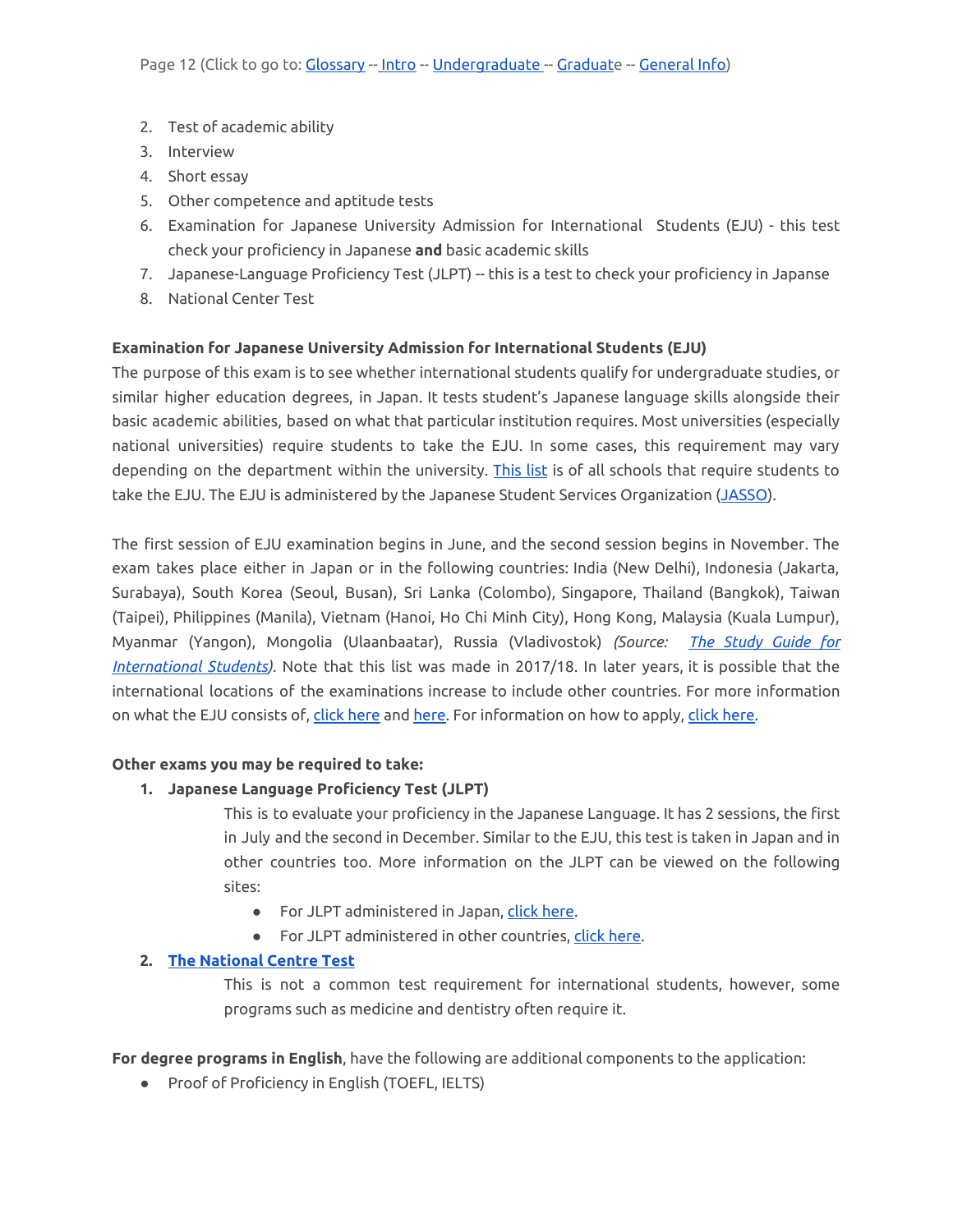- TOEFL iBT: 71-80 scores.
- IELTS: 5.5-6 scores
- Certificates of academic achievement. This can be any of the following:
	- Transcripts for undergraduate courses. This includes the scores for the EJU.
	- SAT scores.
	- High School graduation standardized examination scores.

### **Application Cycle**

You can apply for one of two enrollment cycles:

- **- April Enrollment**
- **October Enrollment**

### **April Enrollment**

If you are hoping to enroll in April, you should use April-September to request application forms, prepare materials and submit them. September-November is the application submission period. Once you receive admission, you can begin the immigration and enrollment procedures in January-March. Then you can officially join in April.

### **October Enrollment**

If you are hoping to enroll in October, you should use October-February to request application forms, prepare materials and submit them. February-April is the application submission period. Once you receive admission, you can begin the immigration and enrollment procedures in July-September. Then you can officially join in October.

Some schools do offer programs that start in July/January (these are few in number though). Make sure you give yourself sufficient time to prepare your application/make other preparations (at least 6-9 months, or more).

### **Application Process and Timeline**

When applying, you will need to apply directly through the university website - there are no national portals for applying. You can also consider emailing admissions office to find out what the exact processes/timelines for their specific school are.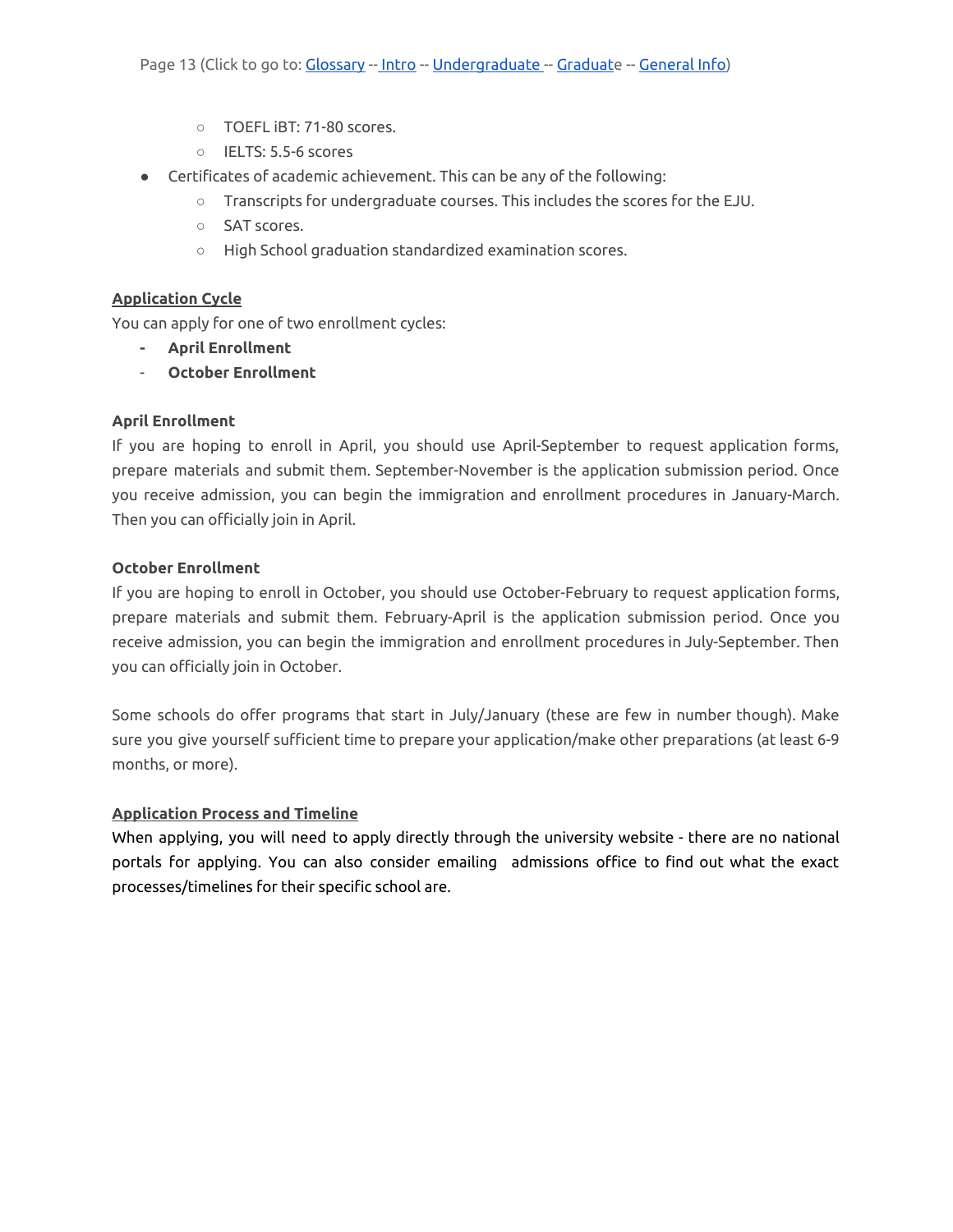Page 14 (Click to go to: [Glossary](#page-2-0) -- [Intro](#page-3-0) -- [Undergraduate](#page-7-0) -- [Graduat](#page-13-0)e -- [General](#page-21-0) Info)

# <span id="page-13-0"></span>**SECTION 3: POSTGRADUATE STUDY**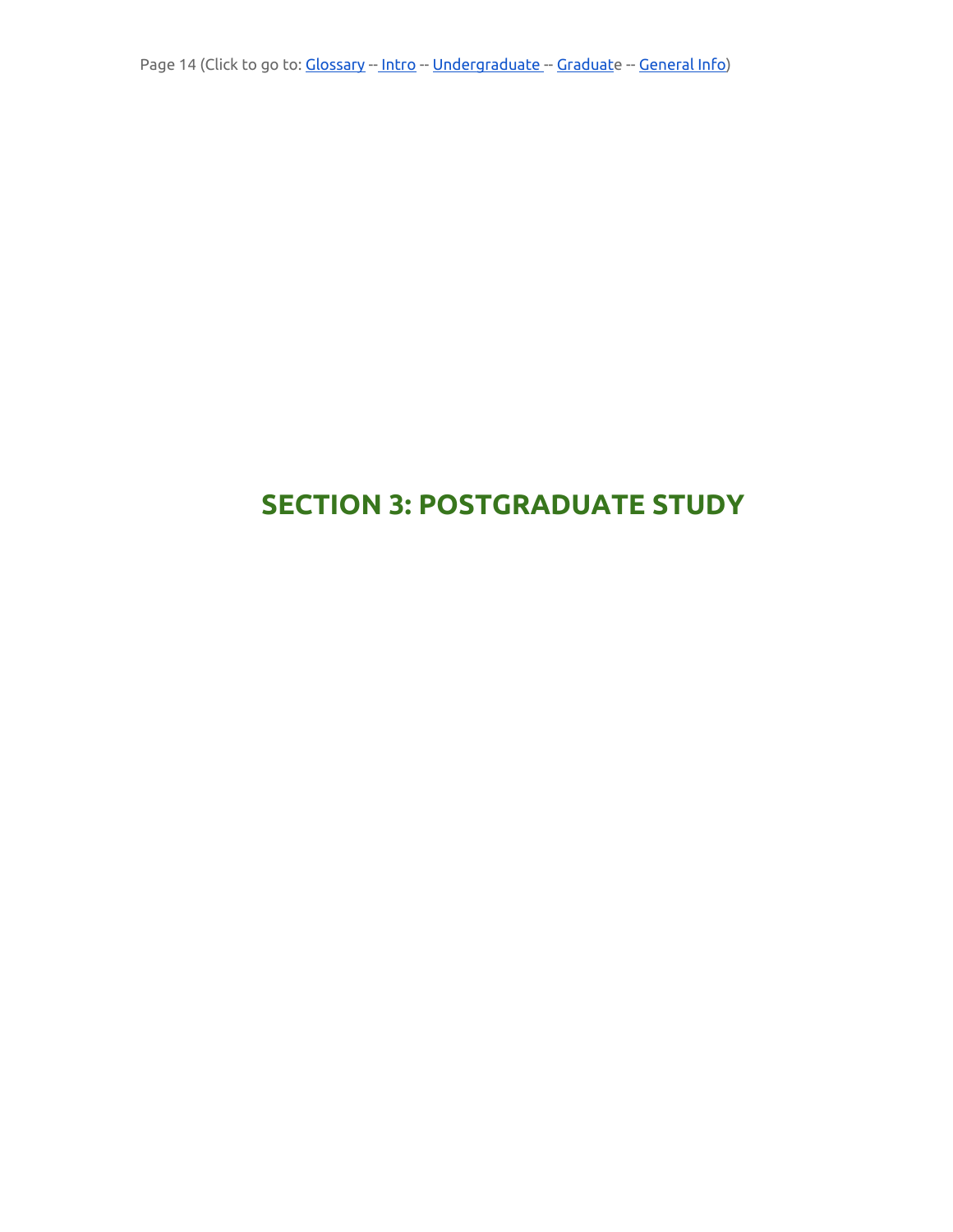# <span id="page-14-0"></span>**TYPES OF DEGREE/CERTIFICATIONS**

| <b>Types of Degree</b>       |                                              | <b>Duration</b> |
|------------------------------|----------------------------------------------|-----------------|
| Doctoral Degree              |                                              | 5 years         |
| Master's Degree              |                                              | 2 years         |
| Professional Degree Programs | Master's Professional<br>Degree              | 2 years         |
|                              | Juris Doctor (JD)<br>(Professional Degree)   | 3 years         |
|                              | Master of Education<br>(Professional Degree) | 2 years         |

"Graduate school doctorate programs are sometimes divided into the first phase (two years) and the second phase (three years). The required period of undergraduate study in medicine, dentistry and veterinary and certain pharmaceutical programs is six years, and the duration of their graduate (doctorate) programs is four years." ([JASSO\)](https://www.jasso.go.jp/en/study_j/__icsFiles/afieldfile/2019/05/16/sgtj_2019_e.pdf). To find out the difference between a regular Master's degree and a professional degree program, please visit your prospective university website.

# <span id="page-14-1"></span>**HOW TO PREPARE FOR A POSTGRADUATE DEGREE**

# <span id="page-14-2"></span>**EDUCATION SELECTION IN PAKISTAN FOR MASTER'S**

In order to apply for a Master's/Doctoral (Phase 1) degree in Japan, students must satisfy **one** of the following eligibility criteria:

- 1. The completion of 16 years of school education (11-13 years till high-school, and then an undergraduate degree).
- 2. Completion of undergraduate/Bachelor's degree: completed in the standard study time, whether it is 3 years or more.
- 3. The completion of any required professional training college courses (if relevant).
- 4. If you do not have an undergraduate degree: students are still eligible if it is believed that they have the academic abilities similar to or better than university graduates. This is proven by taking an individual entrance qualification exam, conducted by the host graduate school. Such applicants are generally required to be at least 22 years of age.

# <span id="page-14-3"></span>**EDUCATION SELECTION IN PAKISTAN FOR PHDs**

In order to apply for a Doctoral (Phase 2) degree in Japan, students must satisfy **one** of the following eligibility criteria:

1. Students who have earned a Master's or Doctoral degree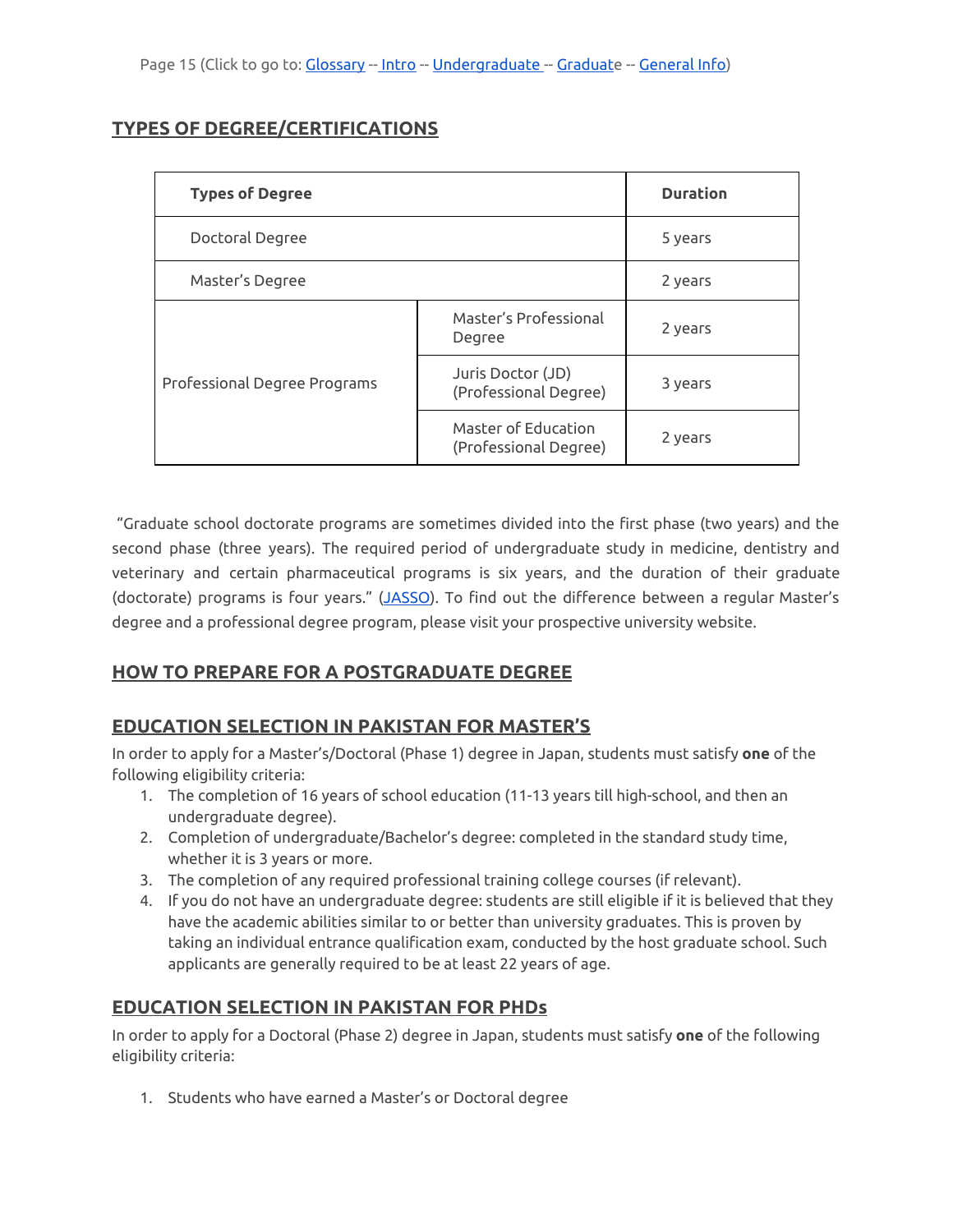- 2. If you do not have a Master's degree but do have an undergraduate degree:
	- a. Students are still eligible as long as they have been involved in research study for at least 2 years -- at universities or research centers (including overseas universities and research centers) for two or more years, and have academic competency equivalent to persons with a master's degree by the graduate school .
	- b. If you do not have research-based experience, you can still be eligible by taking an individual qualification exam (conducted by the graduate school) which tests you to see if your academic competence is at the same level as a student who has finished a Master's program/professional degree.. Applicants for these tests are generally required to be at least 24 years old.

If you are planning on applying to a program in Medicine, Dentistry, Veterinary medicine or certain Pharmaceutical sciences, please confirm the eligibility requirements directly with the school of your choice before applying since they may vary according to the applicant's academic background.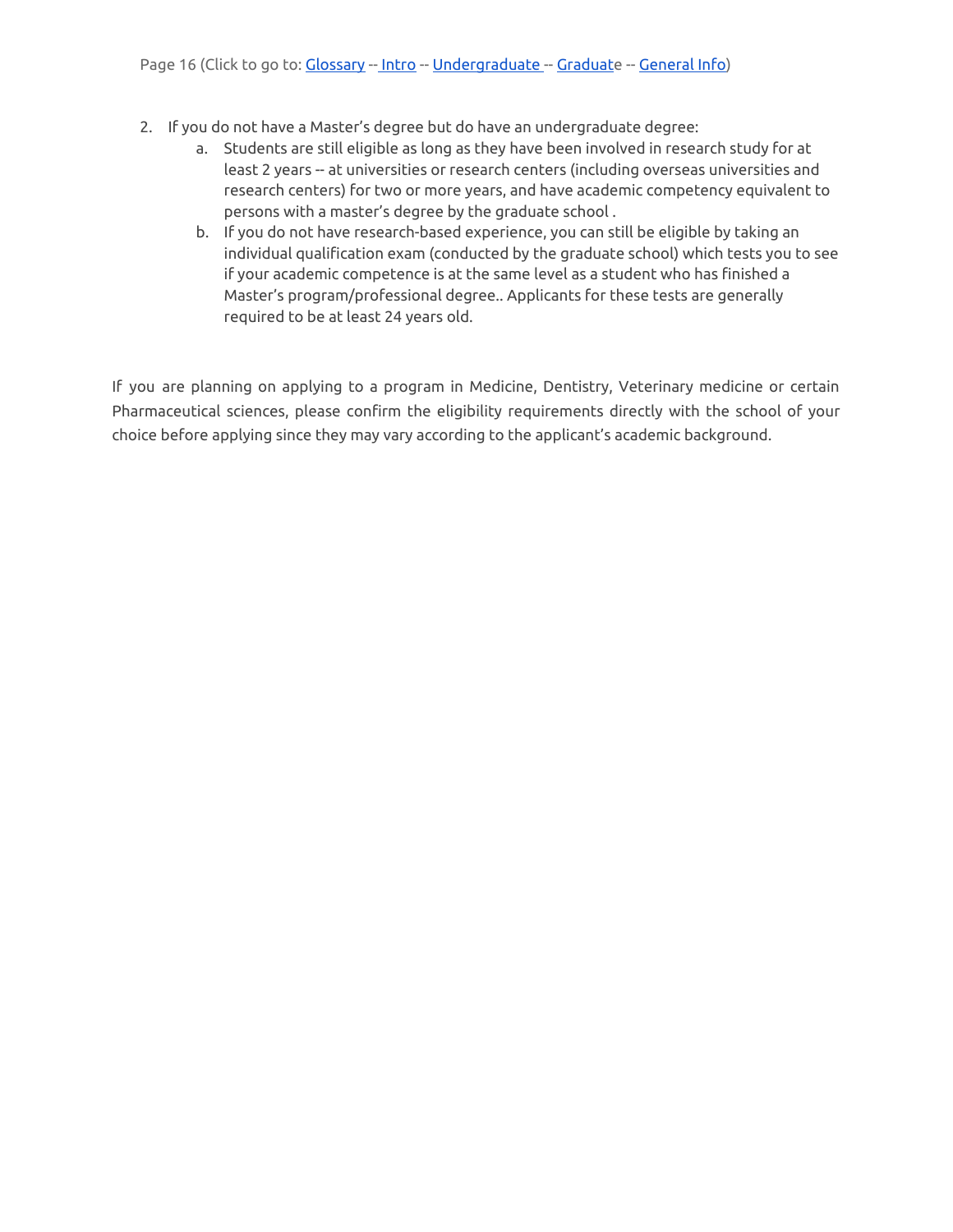# **APPLYING**

### <span id="page-16-0"></span>**OVERVIEW**

If you are an eligible student then the next step is searching for a graduate school. The following resources are useful when searching:

- Search for [Schools](https://www.jasso.go.jp/en/study_j/search/daigakukensaku.html) (Graduate)
- Japan Study [Support](https://www.jpss.jp/en/)
- UNIV. IN [JAPAN](https://univinjapan.com/postgrad.html) (For English-taught programs)

### **Application Components**

Application components vary according to university and program. The following are the general application components usually required:

*(Disclaimer: some of these components may not be required for specific programs. It is recommended that you visit your prospective university page to find out the exact requirements.)*

- The application form provided by the graduate school
- Certificate of Bachelor's degree
- *For Doctoral applications :* Certificate of Master's degree (Some programs may not require a Master's degree, in which case you will not be required to submit this)
- Latest transcripts (of the last school attended)
- Letter of Recommendation
- ]Research Plan (required by most graduate schools, according to [JASSO](https://www.jasso.go.jp/en/study_j/__icsFiles/afieldfile/2019/05/16/sgtj_2019_e.pdf) -- but do visit your prospective program website to find out if this is required for your Master's degree/professional degree)
	- The purpose of the research plan is to outline the purpose and approach of your potential research.
	- It includes, but is not limited to, the following: *(The following was taken from the The Study Guide for [International](https://www.jasso.go.jp/en/study_j/__icsFiles/afieldfile/2018/06/28/sgtj_2018_e.pdf) Students)*
		- Purpose: the purpose of your research
		- Background: of what your research is centred around
		- Meaning: of your proposed research and what it constitutes and what it aims at
		- Method: the method of research you plan to follow
		- References

All documentation is usually required to be translated into English or Japanese.

For degree programs in English, have the following are additional components to the application:

- Proof of Proficiency in English (TOEFL, IELTS)
	- TOEFL iBT: 75-80
	- IELTS: 6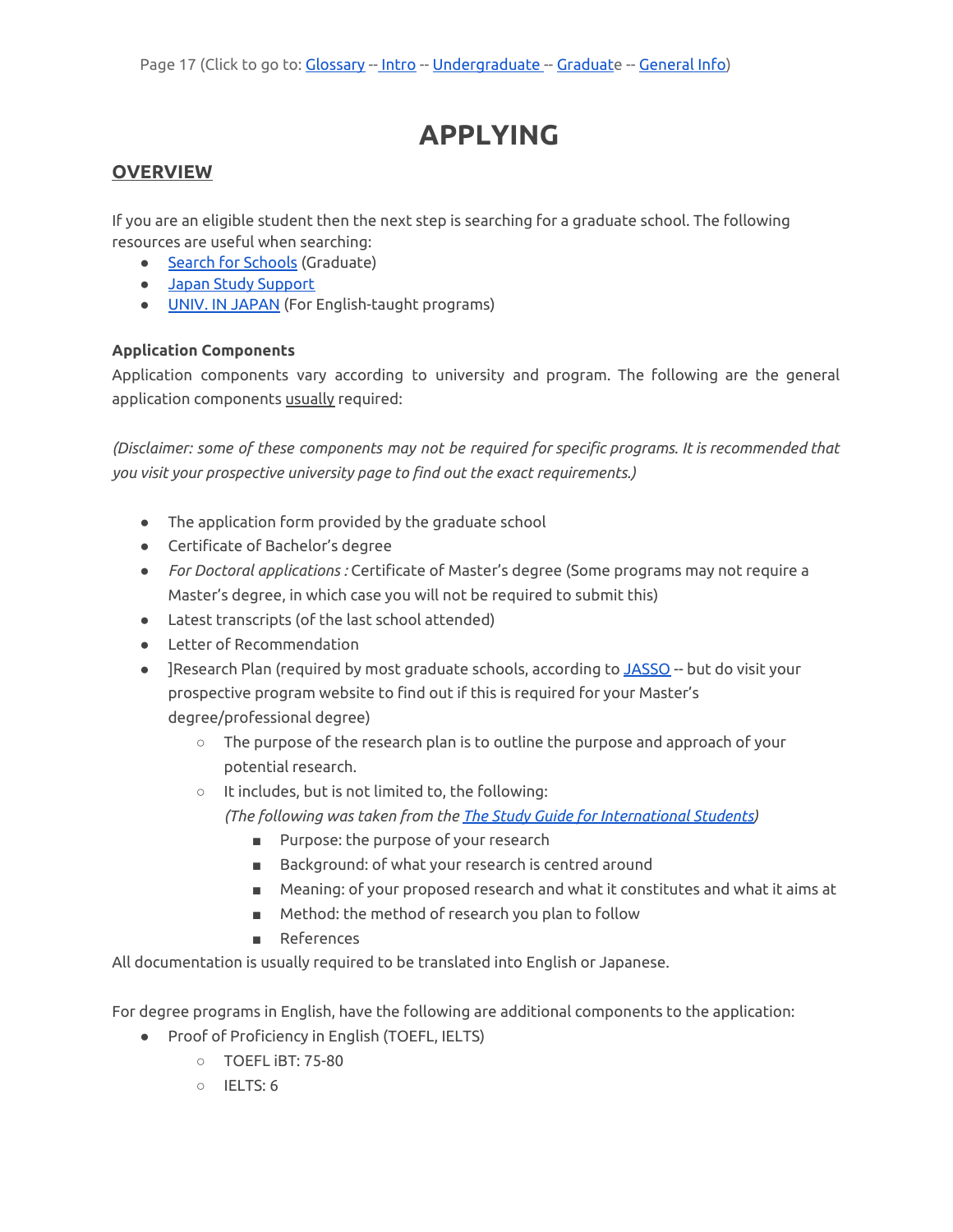- Certificates of academic achievement. This can be any of the following:
	- Transcripts for undergraduate courses. This includes the scores for the EJU.
	- SAT scores.
	- High School graduation standardized examination scores.

An additional part of your application to graduate school **may** be to find an academic advisor, i.e. a professor/lecturer who advises prospective students on their studies and course planning. In some cases universities require the informal approval of the academic advisor before the application is submitted. Students must find such an advisor on their own. You can find an advisor by: *(The following was taken from the The Study Guide for [International](https://www.jasso.go.jp/en/study_j/__icsFiles/afieldfile/2018/06/28/sgtj_2018_e.pdf) Students)*

● Check online, ask students who have studied abroad or ask researchers in PakistanContact your selected graduate school and ask them to connect you with an advisor.

Note that some graduate schools require students to study as a research student (kenkyusei) before entering the regular program, while others allow students to take an examination and enter directly. Such details should be checked through graduate school websites.

### A research student is a non-degree student who is:

*(The following was taken from the The Study Guide for [International](https://www.jasso.go.jp/en/study_j/__icsFiles/afieldfile/2018/06/28/sgtj_2018_e.pdf) Students)*

- 1. Enrolled in a course, which is usually at the graduate level, for short-term research purposes and is not awarded a degree.
- 2. Enrolled as a short-term international student, in a course (usually at an undergraduate or graduate level) under the inter-university exchange agreement.
- 3. Going to prepare for admission to a graduate school and is enrolled in this after completing their undergraduate courses.

### **Application Cycle**

Usually applications open in summer and continue on until October/November and in some cases even January. Admissions then usually occur in April, with some happening later in September/October.

### **Application Process and Timeline**

When applying, you will need to apply directly through the university website - there are no national portals for applying.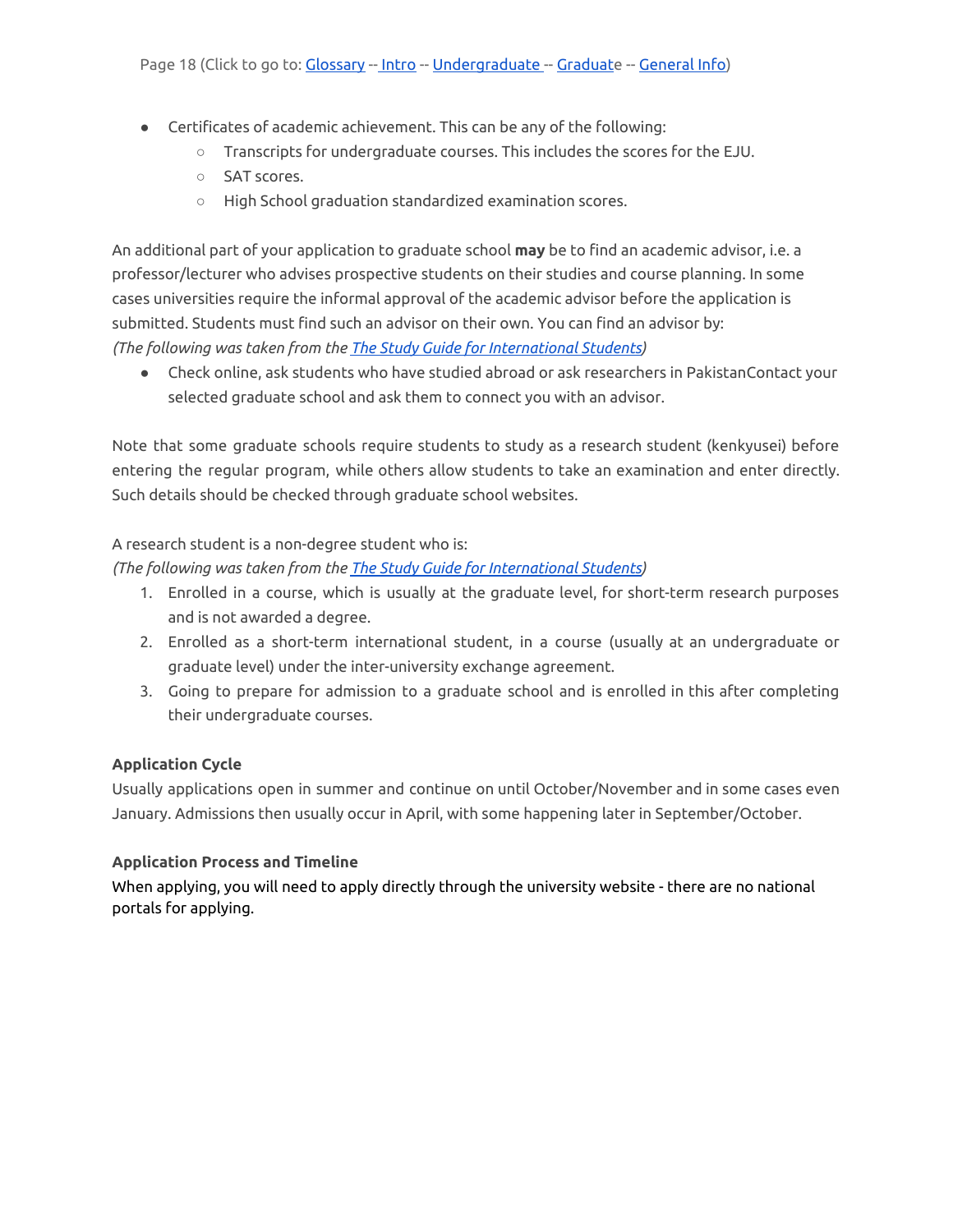# **FEES, FUNDING AND SCHOLARSHIP**

### <span id="page-18-1"></span><span id="page-18-0"></span>**FEES**

Although tuition fees can vary according to the program and type of university, you can find an outline of the average cost of a graduate program [here.](http://www.g-studyinjapan.jasso.go.jp/en/modules/pico/index.php?content_id=17) Do note that tuition fees can differ for universities, so make sure to check each university and program's website for a completely accurate figure. Generally, private universities will have the highest fees, and national universities the lowest fees.

The tables below give an overview of the average cost/range of costs you can expect for different degrees and different institutions (taken from [JASSO\)](http://www.g-studyinjapan.jasso.go.jp/en/modules/pico/index.php?content_id=17). For field-specific averages, please visit the link mentioned above.

For undergraduate schools, Medicine and Dentistry degrees are the most expensive (close to double the cost of other degrees).

| <b>Undergraduate Schools</b> (total admission fee + tuition fee/year) |                                                                       |  |
|-----------------------------------------------------------------------|-----------------------------------------------------------------------|--|
| National Universities                                                 | JPY 817,800 (USD 7534, as of June 2019)                               |  |
| <b>Local Public Universities</b>                                      | <b>JPY 770,355</b> (USD 7097, as of June 2019)                        |  |
| <b>Private Universities</b>                                           | JPY 1,112,579 - JPY 4,923,504<br>(USD 10250 - 45360, as of June 2019) |  |

| <b>Graduate Schools</b> (total admission fee + tuition fee/year) |           |                                                                    |  |
|------------------------------------------------------------------|-----------|--------------------------------------------------------------------|--|
| National Universities                                            |           | JPY 817,800 (USD 7534, as of June 2019)                            |  |
| Local Public Universities                                        |           | JPY 768,884 (USD 7083, as of June 2019)                            |  |
| <b>Private Universities</b>                                      | Master's  | JPY 882,030 - JPY 1,473,741<br>(USD 8126 - 13577, as of June 2019) |  |
|                                                                  | Doctorate | JPY 702,237 - JPY 1,349,185<br>(USD 6469-12430, as of June 2019)   |  |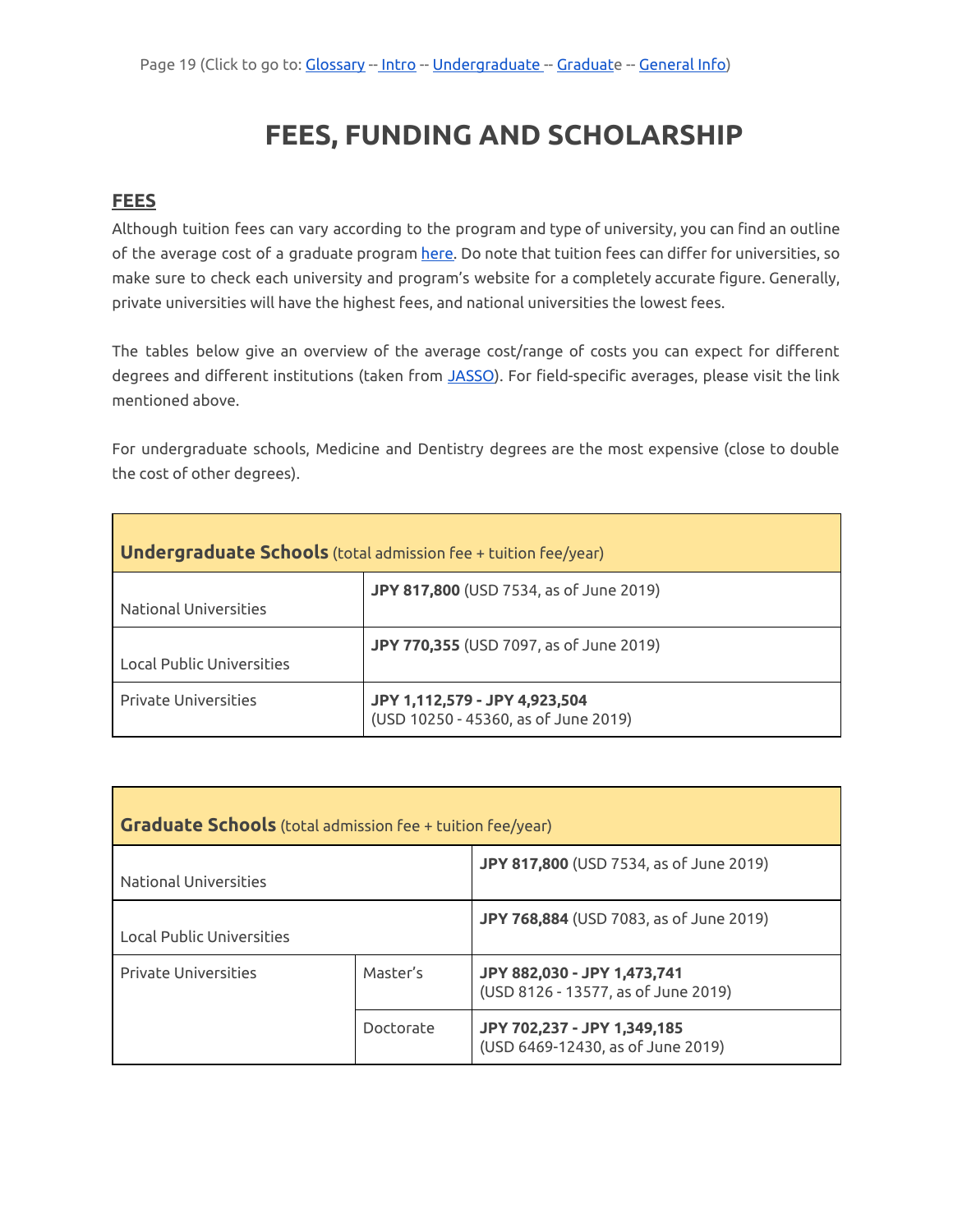**Professional training colleges** (total admission fee + tuition fee/year)

JPY 978,000 - JPY 1,411,000 (USD 9010-13,000, as of June 2019)

| <b>Japanese language institutions</b> (Tuition fees, admission fees and screening fees) |                                            |  |
|-----------------------------------------------------------------------------------------|--------------------------------------------|--|
| 1-year course                                                                           | JPY 415,000 - 997,400 (USD 3823-9189)      |  |
| 18-month course                                                                         | JPY 760,000 - 1,530,000 (USD 7002-14095)   |  |
| 2-year course                                                                           | JPY 1,070,000 - 2,000,000 (USD 9857-18426) |  |

# <span id="page-19-0"></span>**BUDGETING**

As an international student, you will have to account for a lot of costs besides just the tuition fees. These include:

- 1. Travel expenses
- 2. Health and travel insurance
- 3. Accommodation and living expenses
- 4. Travel and sightseeing
- 5. Textbooks and other course materials
- 6. Food and drink
- 7. Miscellaneous

According to surveys carried out by [JASSO](https://www.jasso.go.jp/en/), these are the average monthly cost of living, excluding tuition, for different areas in Japan for the year 2018:

| <b>Region</b> | <b>Average monthly expenses</b> |
|---------------|---------------------------------|
| Kyushu        | ¥66,000                         |
| Chugoku       | ¥65,000                         |
| Shikoku       | ¥68,000                         |
| Kinki/Kansai  | ¥81,000                         |
| Chubu         | ¥77,000                         |
| Kanto         | ¥87,000                         |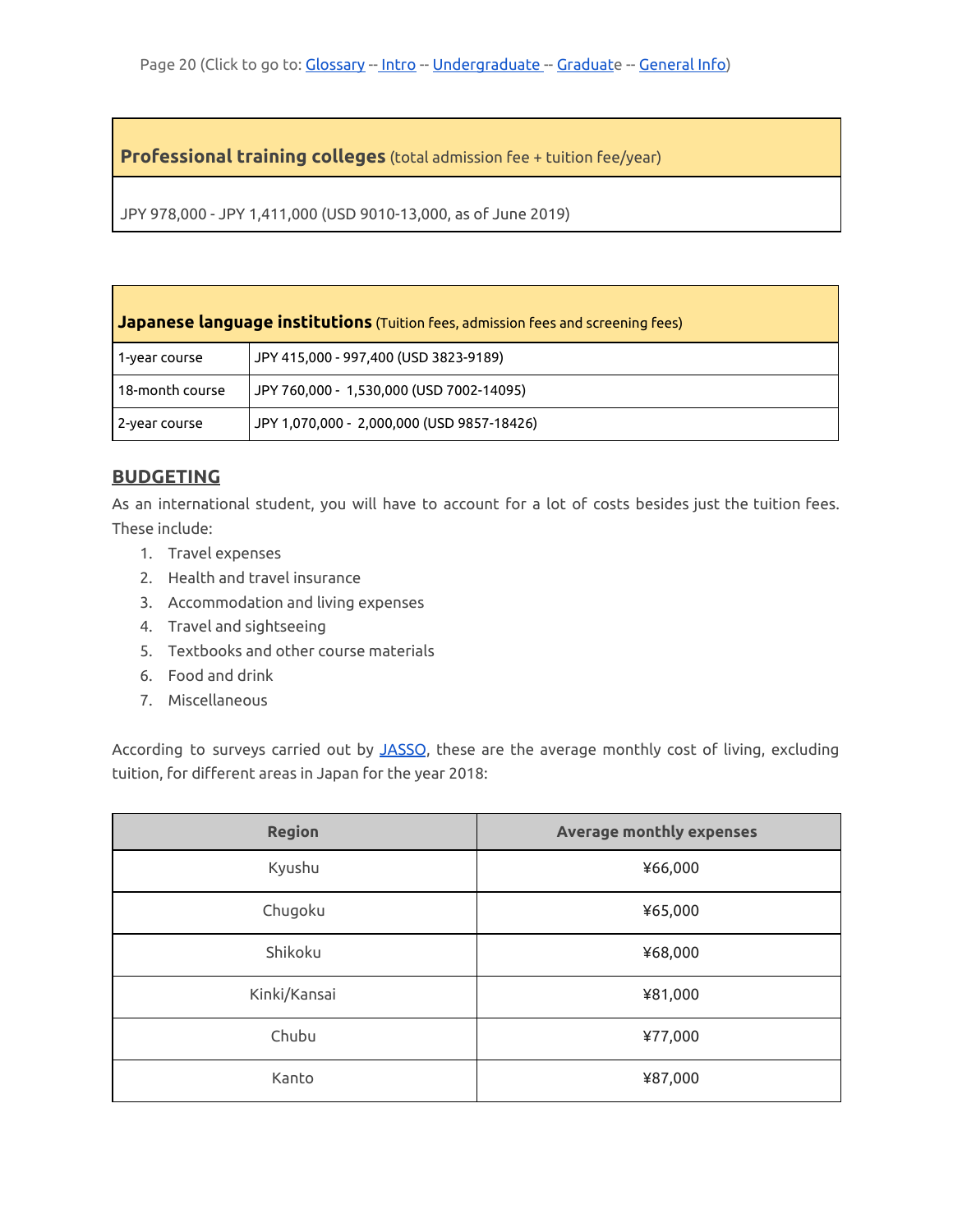| Tohoku   | ¥71,000 |
|----------|---------|
| Hokkaido | ¥80,000 |

Source: Lifestyle Survey of Privately Financed International Students 2015 (JASSO)

# <span id="page-20-0"></span>**SCHOLARSHIPS AND GRANTS**

Go through the following links for more information on scholarships in Japan.

- Monbukagakusho Honors Scholarship for [Privately-Financed](https://www.jasso.go.jp/en/study_j/scholarships/shoureihi/index.html) International Students
	- Students need to have good academic records.
	- It typically lasts for 12 months.
- Japanese [Government](https://www.studyjapan.go.jp/en/toj/toj0302e.html) (MEXT) Scholarships
	- Applicants must be between 17-25 years of age.
- <span id="page-20-1"></span>**●** Scholarships by Local Governments and Local International Associations
	- These are offered according to where you live in Japan or the location of your university.
- Scholarships by Private Foundations
	- These are based on the goals of relevant private organizations.
- List of Scholarships for [International](https://www.jasso.go.jp/en/study_j/scholarships/__icsFiles/afieldfile/2018/06/26/scholarships_2018_e.pdf) Students in 2018-19
- [Scholarships](https://www.jasso.go.jp/en/study_j/scholarships/short_term.html) in Japan for short-term study

More information on these scholarships and additional scholarships can be found [here.](https://www.jasso.go.jp/en/study_j/scholarships/__icsFiles/afieldfile/2018/06/26/scholarships_2018_e.pdf)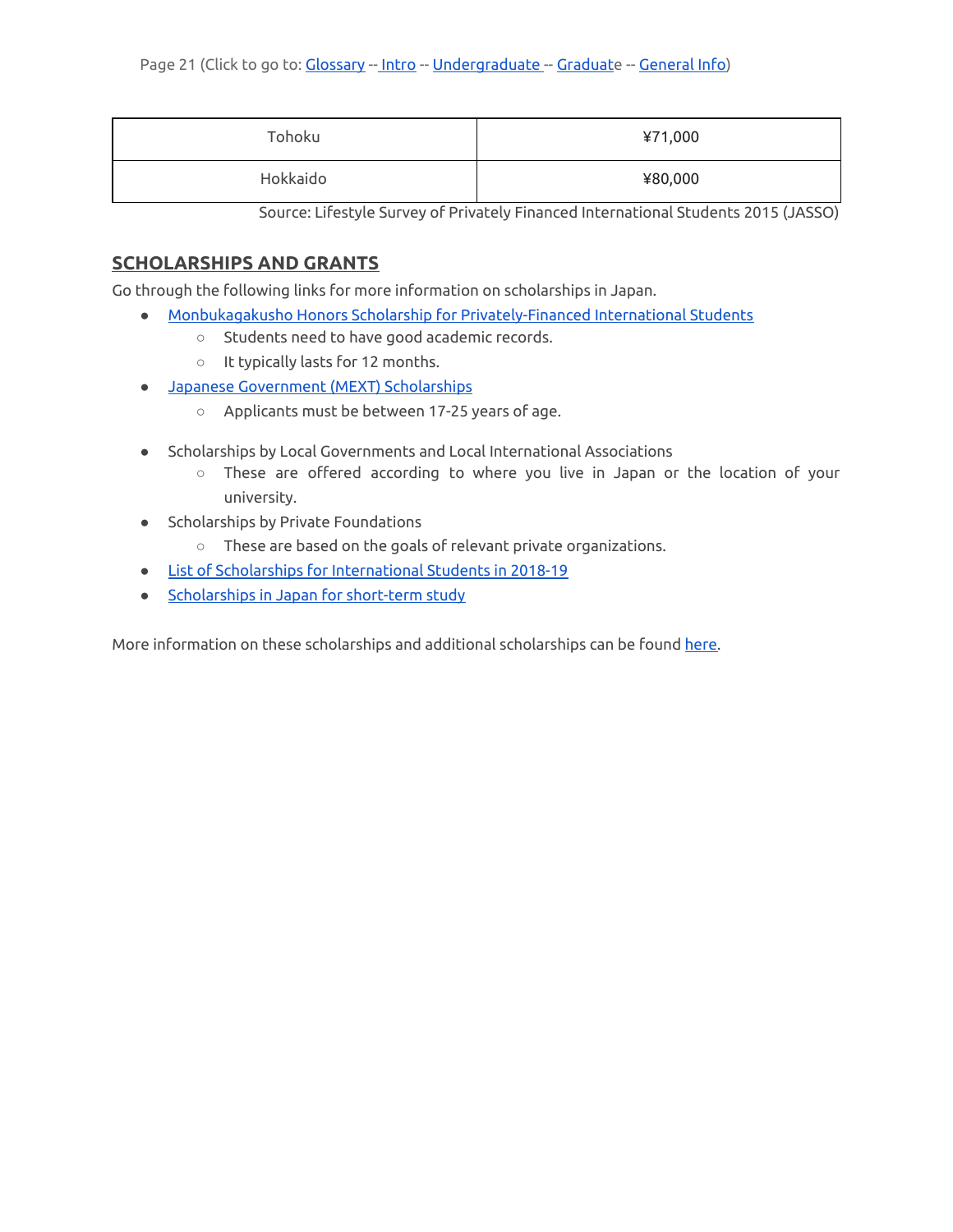# <span id="page-21-1"></span><span id="page-21-0"></span>**SECTION 4: GENERAL INFORMATION**

**(Applicable to all Applicants)**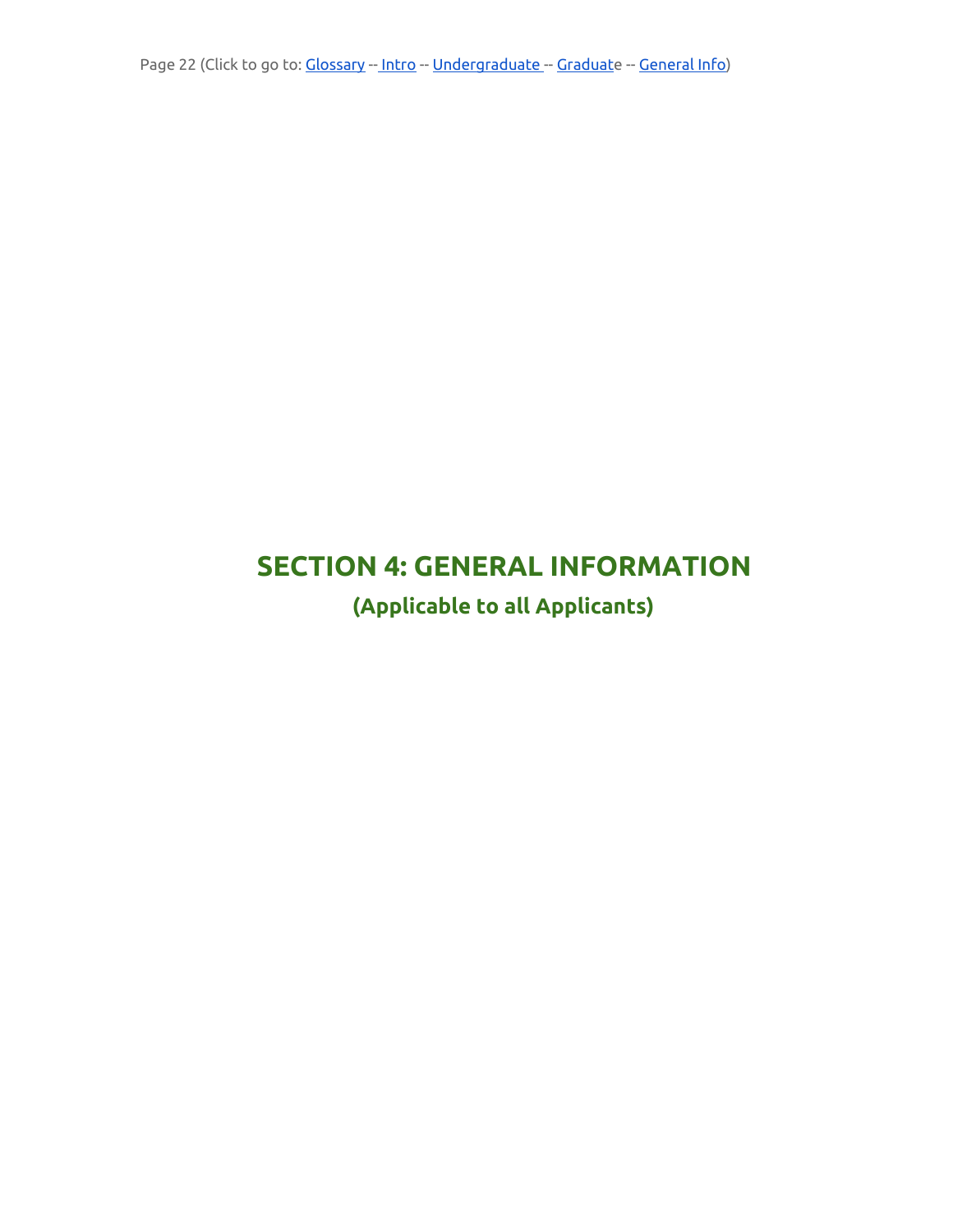# **APPLYING FOR A VISA**

### <span id="page-22-1"></span><span id="page-22-0"></span>**DO YOU NEED A VISA**

If you wish to go to Japan to study as an international student, you will require the "Student" Visa.

### <span id="page-22-2"></span>**WHEN SHOULD YOU APPLY**

#### **How long does visa processing take**

The processing time for the student visa is 5-7 business days (minimum), if all your documentation is in order. In some cases, visa processing may take more time. Note: the embassy will never issue the visa on the day you submit your visa application.

### <span id="page-22-3"></span>**HOW MUCH DOES IT COST**

Please visit the embassy website for Japan to find out how much the visa application will cost.

# <span id="page-22-4"></span>**HOW LONG CAN YOU STAY IN JAPAN**

The period of stay will vary based on your type of study and its length (periods of stay are typically as follows: 4 years and 3 months, 4 years, 3 years and 3 months, 3 years, 2 years and 3 months, 2 years, 1 year and 3 months, 1 year, 6 months or 3 months).

### <span id="page-22-5"></span>**APPLYING**

You can apply for your visa once you receive your Certificate of Eligibility. It may be possible to apply for the visa without a COE. But it is advised that you apply with the COE since that is a faster process.

**What is a COE?** A Certificate of Eligibility is issued when the Minister of Justice in Japan verifies that you meet the conditions for landing/residing in Japan. The document is there to help expedite/simplify immigration processes and make them more efficient. For more information, click [here.](http://www.immi-moj.go.jp/english/tetuduki/kanri/visa.html)

- 1. You (or a Proxy, i.e. a family member or an employee of your school) will need to apply for an authorized COE at a regional immigration bureau in Japan. It is helpful to delegate this task to your school (make sure you submit all the documents they require -- the required documents may vary from school to school).
- 2. When you are applying for a COE (or a visa), you may be asked to show evidence that you can satisfactorily pay all your expenses during your stay in Japan.
- 3. Once you receive your COE, you can submit your visa application to the Japanese embassy in Pakistan. You will typically need to submit your passport, the visa application, your COE, photographs and any other document the embassy may ask for.
- 4. After receiving the visa: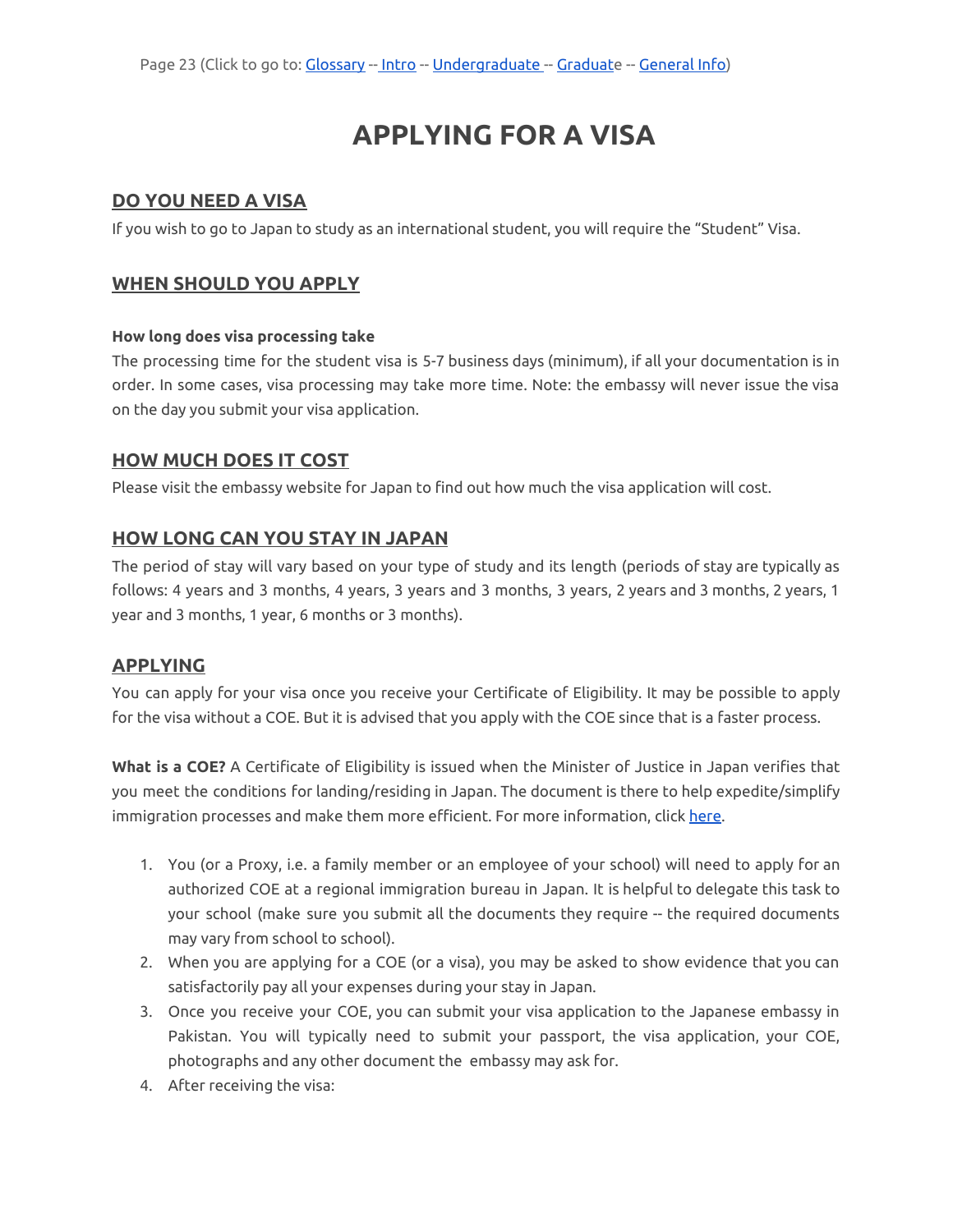- a. When you are entering Japan, you will be required to show your Passport, Visa, and COE (if it has been issued).
- b. If you are residing in Japan for more than 3 months, you will receive a residence card (Zairyu Card) -- which you must carry with you.

For more details regarding the [Student](https://www.jasso.go.jp/en/study_j/__icsFiles/afieldfile/2019/05/16/sgtj_2019_e.pdf) Visa in Japan, please go through the **Student Guide to Japan** (pgs. 29-31).

### <span id="page-23-0"></span>**OTHER INFORMATION**

- If your visa application is declared unsuccessful, you may not get a reason why -- but you may submit another visa application 6 months later.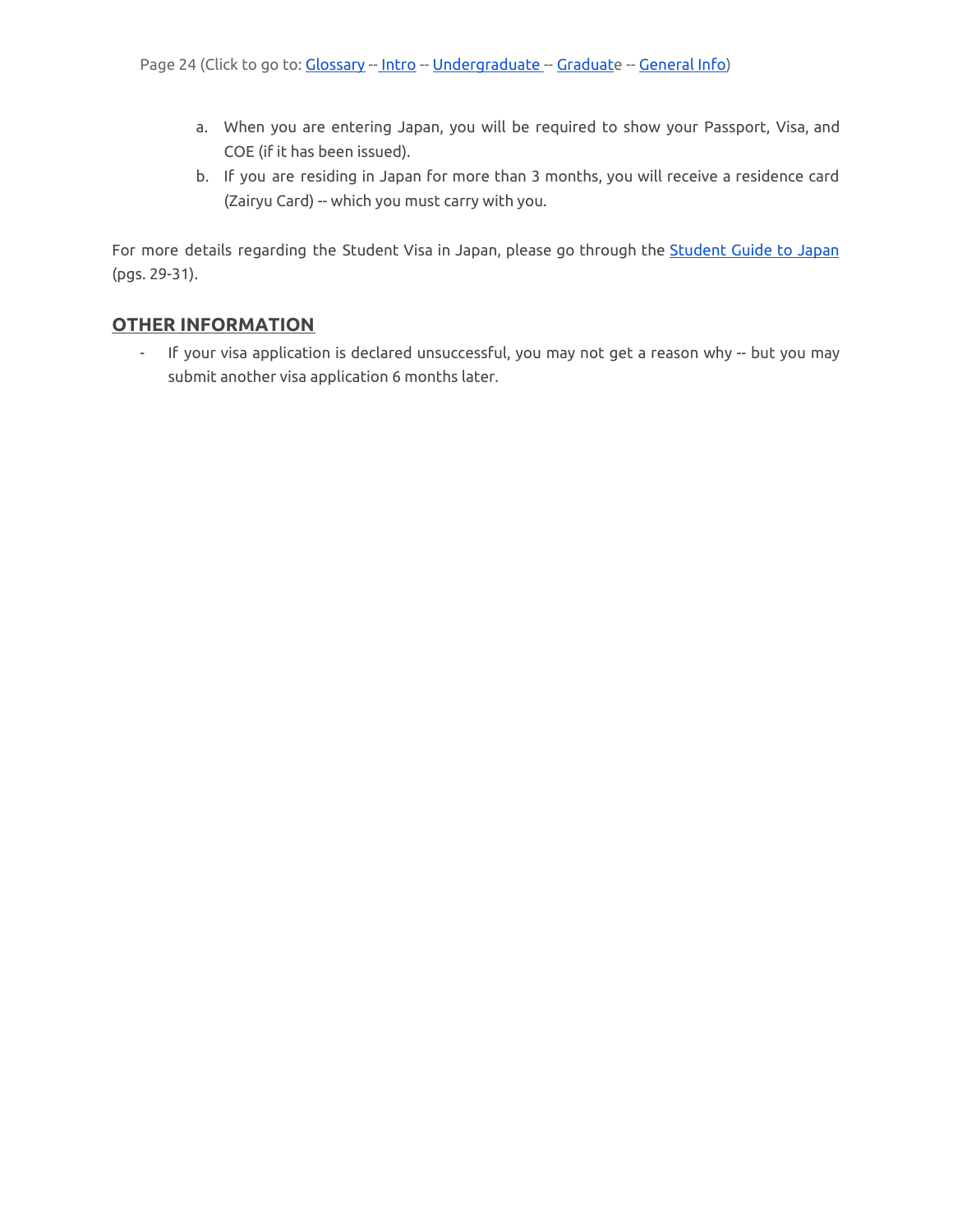# **ACCOMMODATION**

### <span id="page-24-1"></span><span id="page-24-0"></span>**GENERAL OPTIONS**

There are two main accommodation options you will have, as an international student in Japan. You can either choose to live in the student dormitory or you can get private accommodation of your own. The advantages and disadvantages of both options are presented in the table below.

| <b>Option</b>                                                                                   | <b>Advantages</b>                                                                                                                             | <b>Disadvantages</b>                                                                                                                                                                                                                                   |
|-------------------------------------------------------------------------------------------------|-----------------------------------------------------------------------------------------------------------------------------------------------|--------------------------------------------------------------------------------------------------------------------------------------------------------------------------------------------------------------------------------------------------------|
| <b>Student Dormitory</b>                                                                        | More affordable<br>Great interaction with<br>students (from various<br>parts of the world)<br>Appliances, bedding etc.<br>is already provided | There might be a curfew<br>that you may have to<br>follow.<br>Some areas would be<br>communal, like the<br>kitchen, toilet and<br>bathroom<br>Due to limited space, all<br>students are not able to<br>stay in dormitories                             |
| Private Housing<br>(types of private<br>accommodation are<br>mentioned in the<br>section below) | Great amount of privacy<br>$\overline{\phantom{a}}$<br>More self-reliance                                                                     | More expensive<br>You will need to purchase<br>your own electrical<br>appliances, and perhaps<br>some other furniture too.<br>You will also have to pay a<br>security deposit fee, the<br>agent's commission and<br>other things (elaborated<br>below) |

According to most sources, approximately 70-75 percent of international students live in private houses or apartments (as of 2018).

Before arriving in Japan, you need to make sure you have a place to stay. As soon as you have received your admission, you should contact your school to find out if they are providing accommodation (i.e. student dorms). You should also find out how much the rent is, the number of people living in one room, and how much it costs to commute from the dorm to your school.

In case your school does not have an attached dormitory, or it cannot accommodate all the enrolled students, you should contact the school and find out if your school will help you find accommodation or not. You should also find out if your school will provide you with a temporary dorm before you find your own.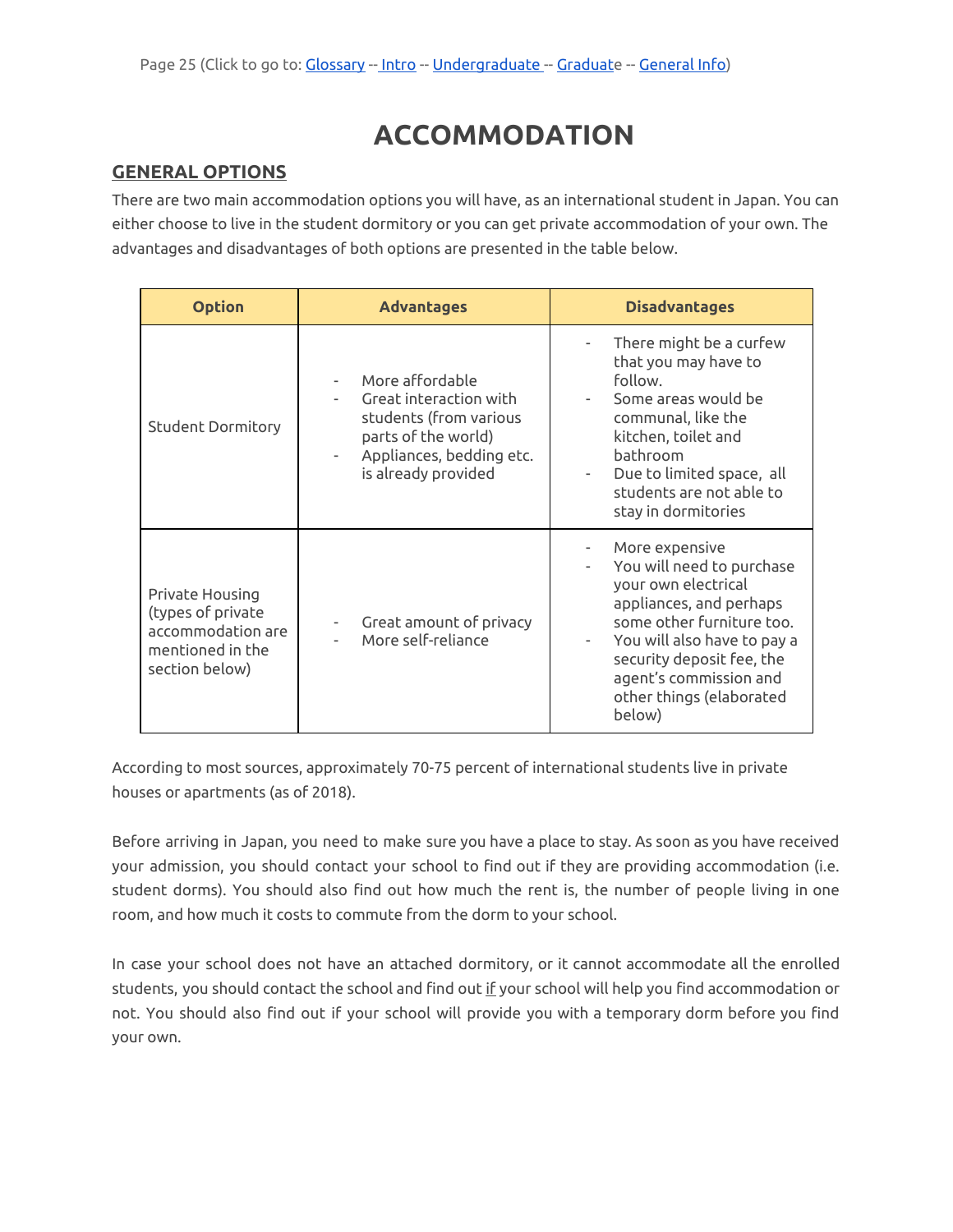### <span id="page-25-0"></span>**PRIVATE HOUSING**

- When you are renting an apartment, you will need to sign a rental contract with the estate agent, or the landlord. At the time of signing, you will need to pay the agent's commission and the security deposit, known as "shiki-kin" (i.e. the security deposit). You might also need to pay gratuity money, known as "rei-kin". Security deposit amounts and gratuity money amounts may vary by accommodation, so make sure you check those before signing the lease.
- Most apartments will not be furnished, and you will need to arrange for that on your own.
- Joint Guarantor: A guarantor is a person who guarantees to make the payment in the event that you do not make the rent payment. You are required to have a Joint Guarantor when renting a place in Japan. If you do not pay the rent on time, or cause damage (and do not pay for the repair), the agent can ask the guarantor to pay for overdue costs. If you have limited contacts in Japan, school-related individuals (such as persons from your school's student office, or teaching staff) can serve as your guarantors. In some cases, a joint guarantor might not be needed (dependent on contract).

### <span id="page-25-1"></span>**Finding an Apartment**

- Many schools link their students with real estate agents, to help them find a secure place to live in. Once your admission is confirmed, you should contact your school and request them to connect you with an agent.
- Otherwise you can also try to find information: i) on the internet and in informational magazines, or ii) by contacting real estate agents in areas you are interested in living in.

| <b>Youth Hostel</b>                | Youth hostels cost approximately 4000 yen per night. If you are<br>interested in this option, it is recommended that you apply to become a<br>member of a youth hostel organization, and make reservations before<br>you come to Japan.                                                                                                                                                                                                                      |
|------------------------------------|--------------------------------------------------------------------------------------------------------------------------------------------------------------------------------------------------------------------------------------------------------------------------------------------------------------------------------------------------------------------------------------------------------------------------------------------------------------|
| <b>Weekly Rental Apartment</b>     | The cost of weekly rental apartments vary by location: for instance if<br>your apartment is in central Tokyo, it might cost 100,000 yen or more<br>per month; but if it is in the suburbs, the cost could be lower -- around<br>70,000 yen per month. Rent will be calculated on a day-by-day basis, so<br>you will just have to pay for the number of days you are living there.<br>These places will usually provide furniture, bedding and cooking items. |
| <b>Inexpensive Business Hotels</b> | Single rooms would typically cost around 6000 yen while rooms for two<br>people would cost around 8000 yen per night.                                                                                                                                                                                                                                                                                                                                        |

### <span id="page-25-2"></span>**Options**

### <span id="page-25-3"></span>**Regions in Japan ranked according to cost of living**

The cost of living in rural areas is lower than that of metropolitan areas. Places like Shikoku, Chugoku and Kyushu have the lowest cost of living (averaging 65,000-68,000 yen, per month). The more expensive places such as Kanto, Kinki and Hokkaido have the highest cost of living (80,000-87,000 yen).